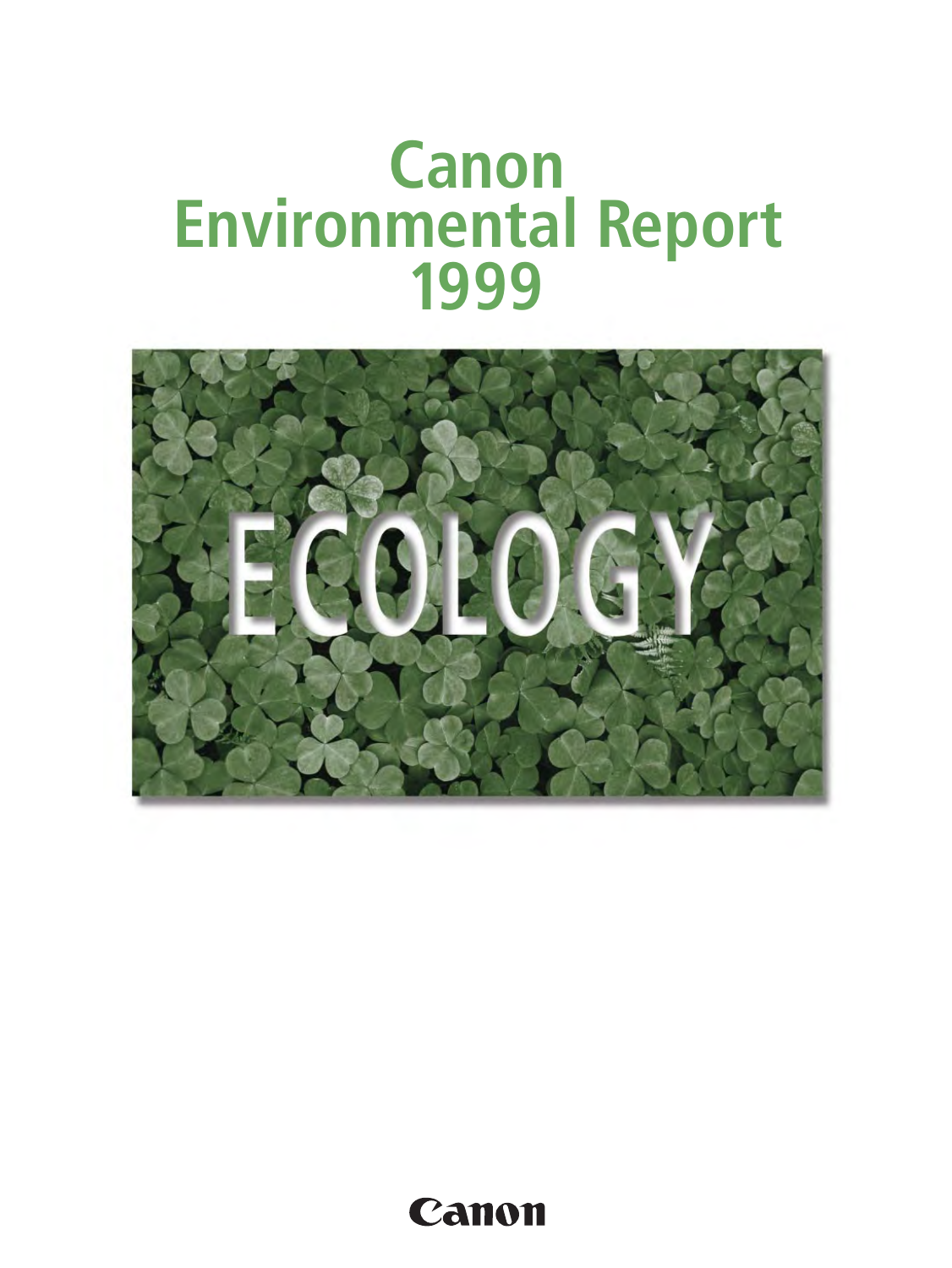#### **Contents**

- 1 Message from the President
- 2 Canon Environmental Report
- 3 Company Profile

| $\overline{4}$ | <b>Environment Charter:</b>  | Philosophy and Environment Assurance Guidelines                      |
|----------------|------------------------------|----------------------------------------------------------------------|
|                |                              | <b>Voluntary Action Plans</b>                                        |
| 6              | <b>Environmental Policy:</b> | Promotional Structure                                                |
|                |                              | Environmental Management System                                      |
|                |                              | Management Resources and Environmental Accounting                    |
| 10             |                              | <b>Environment Assurance Results: 1998 Environmental Performance</b> |
|                |                              | Energy Conservation and Prevention of Global Warming                 |
|                |                              | Resource Conservation Usage                                          |
|                |                              | Control of Chemical Substances                                       |
|                |                              | <b>Environmental Auditing</b>                                        |
|                |                              | Environmental Analysis and Measurement/Green Procurement             |
|                |                              | <b>Product Recycling</b>                                             |
|                |                              | Education/Industrial Safety                                          |
|                |                              |                                                                      |

25 Social Contribution/Awards

- 26 Issues and Canon's Response
- 27 Questionnaire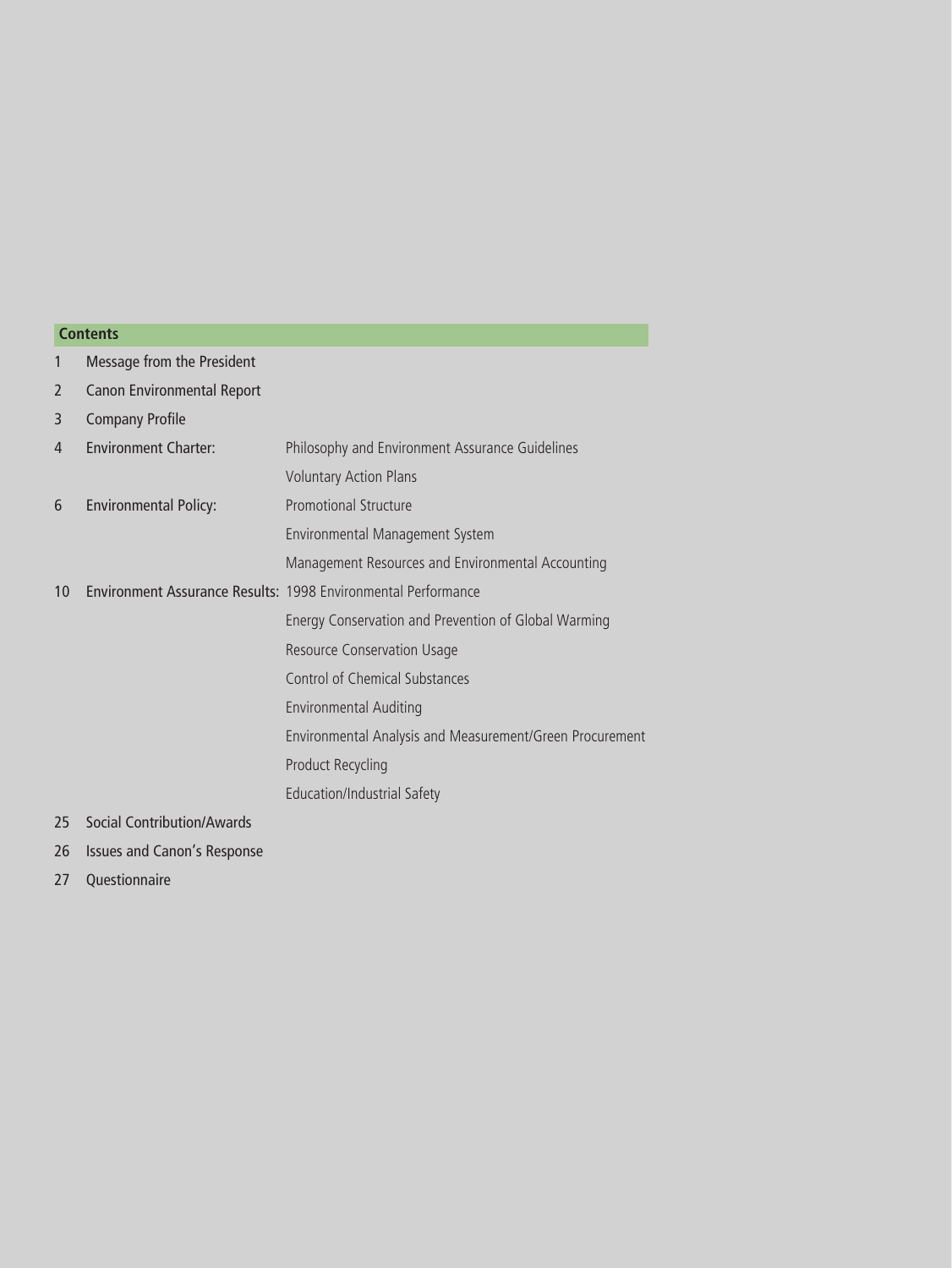This report outlines some of the results of the Canon Group's environmental protection activities in the past year.

Since 1988, when Canon introduced its corporate philosophy of kyosei, or living and working together for the common good, we have placed high importance on and remained active in managing for the environmental protection. Through activities such as a global recycling program, we have always striven to implement appropriate programs for the needs of the age.

Until today, the Canon Group has reported on its environmental protection activities through a variety of media. However, with the goal of instilling a deeper understanding of and promoting further cooperation with these efforts, we decided to gather all of our results, centered on statistics related to our activities, in one publication that will be issued annually.

In the years to come, we will continue fostering environmental protection activities with the aim of contributing to world prosperity and the happiness of people everywhere. I hope that this publication, in conjunction with our Ecology brochure, will promote greater environmental communication.

Stup Shitois

Fujio Mitarai President and C.E.O. Canon Inc.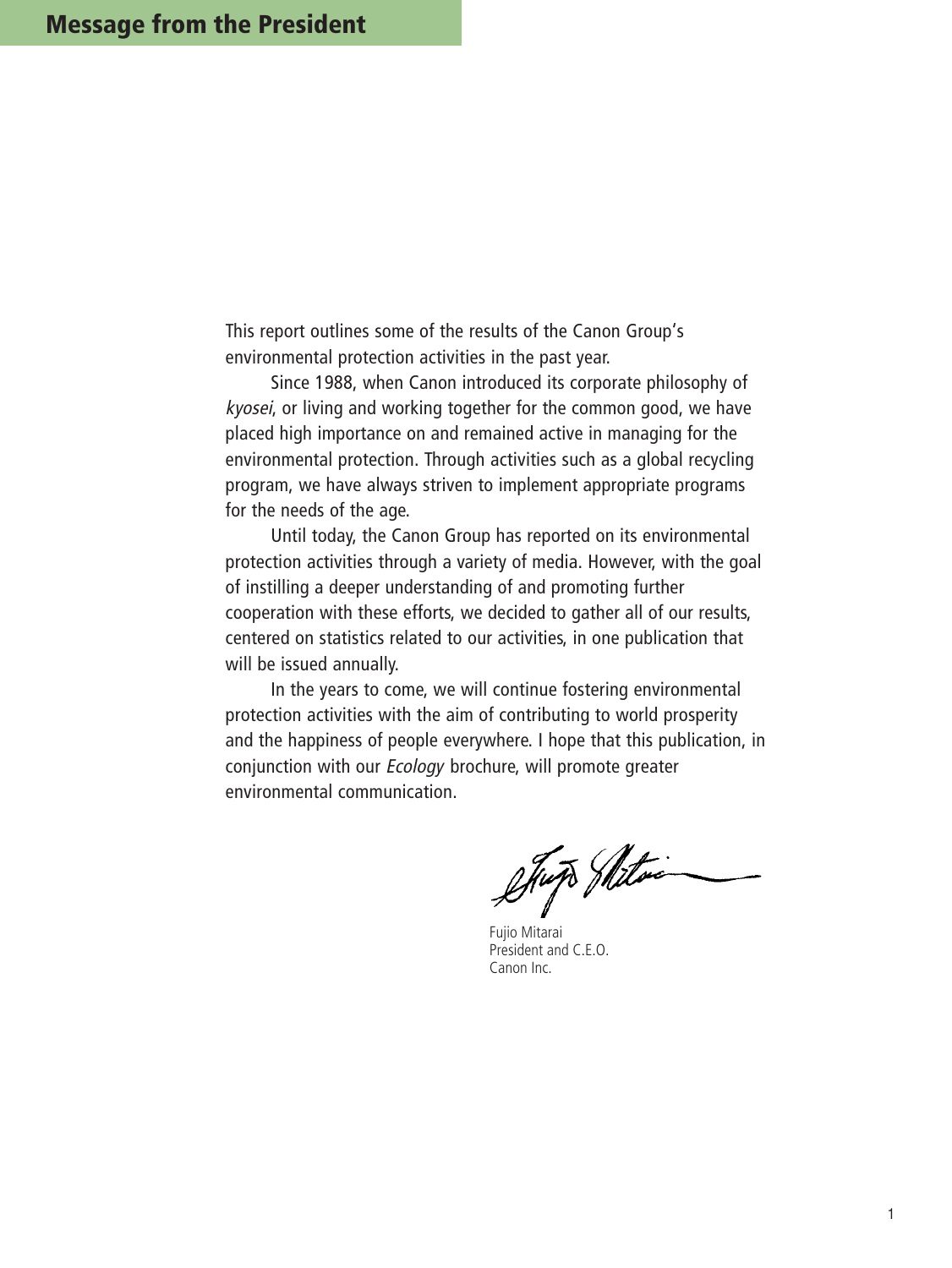# **Canon Environmental Report**

1. Duration of report: This report is compiled based on data collected in1998. Canon plans to issue the report annually from 1999. 2. Operational sites surveyed: Canon Inc. operations (15 sites) and R&D, manufacturing and marketing subsidiaries (25 sites) (In the future, offshore manufacturing subsidiaries and domestic marketing subsidiaries will be included.) 3. Areas covered: Environmental aspects of business operations (Data concerning products is available on environmental labels. The Canon publication *Ecology* covers the overall environment-related activities of the Canon Group.)

#### Operational Sites Surveyed

| Canon Inc. Operations                  |                                                                             |
|----------------------------------------|-----------------------------------------------------------------------------|
| Headquarters                           | 30-2, Shimomaruko 3-chome, Ohta-ku, Tokyo 146-8501, Japan                   |
| Kosugi Office                          | 53, Imaikami-cho, Nakahara-ku, Kawasaki-shi, Kanagawa 211-8501, Japan       |
| Tamagawa Plant                         | 16-1, Shimonoge 3-chome, Takatsu-ku, Kawasaki-shi, Kanagawa 213-8512, Japan |
| Fuji-Susono Research Park              | 4202, Fukara, Susono-shi, Shizuoka, 410-1196, Japan                         |
| Canon Research Center                  | 5-1, Morinosato-Wakamiya, Atsugi-shi, Kanagawa 243-0193, Japan              |
| Hiratsuka Development Center           | 6770, Tamura, Hiratsuka-shi, Kanagawa 254-0013, Japan                       |
| Ecology Research & Development Center  | 1-1, Kizugawadai 4-chome, Kizu-cho, Souraku-gun, Kyoto 619-0281, Japan      |
| Meguro Office                          | 2-1, Nakane 2-chome, Meguro-ku, Tokyo 152-0031, Japan                       |
| Utsunomiya Plant                       | 22-2, Kiyohara-Kogyodanchi, Utsunomiya-shi, Tochigi 321-3293, Japan         |
| Utsunomiya Plant (Kanuma Branch)       | 39, Sendo, Kanuma-shi, Tochigi 322-0002, Japan                              |
| Toride Plant                           | 5-1, Hakusan 7-chome, Toride-shi, Ibaraki 302-8501, Japan                   |
| Ami Plant                              | 3577, Yoshiwara, Ohaza, Ami-machi, Inashiki-gun, Ibaraki 300-1195, Japan    |
| Fukushima Plant                        | 2, Aza Nihon-Enoki, Sakura-shimo, Fukushima-shi, Fukushima 960-2193, Japan  |
| Ueno Chemical Products Plant           | 410-7, Higashiomachi, Mita-aza, Ueno-shi, Mie 518-0022, Japan               |
| Utsunomiya Optical Products Operations | 20-2, Kiyohara-Kogyodanchi, Utsunomiya-shi, Tochigi 321-3292, Japan         |

#### Domestic Manufacturing Subsidiaries

| Canon Electronics Inc. Headquarters               | 1248, Shimokagemori, Chichibu-shi, Saitama 369-1892, Japan                         |
|---------------------------------------------------|------------------------------------------------------------------------------------|
| Canon Electronics Kagemori Plant                  | 1248, Shimokagemori, Chichibu-shi, Saitama 369-1892, Japan                         |
| Canon Electronics Yamada Plant                    | 1826, Yamada, Chichibu-shi, Saitama 368-8510, Japan                                |
| Canon Electronics Misato Plant                    | 1611, Amakasu, Misatomachi, Kodama-gun, Saitama 367-0192, Japan                    |
| Canon Electronics Yokose Plant                    | 5852, Yokose, Yokosemachi, Chichibu-gun, Saitama 368-8511, Japan                   |
| Copyer Co., Ltd.                                  | 3-3, Shimorenjyaku 6-chome, Mitaka-shi, Tokyo 181-8520, Japan                      |
| Copyer Tachikawa Plant                            | Tachihi 236, 935-1, Izumi-cho, Tachikawa-shi, Tokyo 190-0015, Japan                |
| Copyer Kofu Office                                | 831, Kanegawahara, Misaka-cho, Higashi-yatsushiro-gun, Yamanashi 406-0802, Japan   |
| Copyer Fukui Office                               | 6-4, Technoport 3-chome, Ishibashi-cho, Fukui-shi, Fukui 910-3138, Japan           |
| Canon Precision Inc.                              | 4-19, Nakane 2-chome, Meguro-ku, Tokyo 152-8570, Japan                             |
| Hanawa Seiki, Inc.                                | 35, Daijuku Sekisawa, Hanawamachi, Higashishirakawa-gun, Fukushima 963-5341, Japan |
| Hirosaki Seiki Headquarters & Ishiwatari Plant    | 5-2, Ishiwatari 3-chome, Hirosaki-shi, Aomori 036-8316, Japan                      |
| Hirosaki Seiki Kitawatoku Plant                   | 4-1, Seinofukuro 5-chome, Hirosaki-shi, Aomori 036-8072, Japan                     |
| Canon Chemicals Inc. Headquarters & Tsukuba Plant | 1888-2, Kukizaki, Kukizaki-cho, Inashiki-gun, Ibaraki 300-1294, Japan              |
| Canon Chemicals Iwama Plant                       | 2600-36, Aza-kamidaira, Ago, Iwamamachi, Nishiibaraki-gun, Ibaraki 319-0206, Japan |
| Canon Chemicals Ishige Plant                      | 1460-1, Ohaza-sugiyama, Ishigemachi, Yuki-gun, Ibaraki 300-2798, Japan             |
| Canon Chemicals Totsuka Plant                     | 3543, Maioka-cho, Totsuka-ku, Yokohama-shi, Kanagawa 244-0813, Japan               |
| Oita Canon Inc.                                   | 710, Shimohara Nakao, Akimachi, Higashikunisaki-gun, Oita 873-0292, Japan          |
| Canon Aptex Inc. Ibaraki Headquarters             | 5540-11, Sakaidemachi, Mitsukaido-shi, Ibaraki 303-8503, Japan                     |
| Canon Aptex Shimomaruko Office                    | 5-15, Shimomaruko 2-chome, Ohta-ku, Tokyo 146-0092, Japan                          |
| Miyazaki Daishin Canon Co., Ltd.                  | 4308-1, Ohaza Takajo, Kijo-cho, Koyu-gun, Miyazaki 884-0101, Japan                 |
| Optron, Inc.                                      | 5-16, Hakusan 7-chome, Toride-shi, Ibaraki 302-0023, Japan                         |
| Canon Components, Inc.                            | 3461-1, Nanahongi, Kamisatomachi, Kodama-gun, Saitama 369-0393, Japan              |
| Nagahama Canon, Inc.                              | 1280, Kunitomomachi, Nagahama-shi, Shiga 526-0001, Japan                           |
| Nippon Typewriter Co., Ltd. Iwai Plant            | 1234, Matate, Iwai-shi, Ibaraki 306-0605, Japan                                    |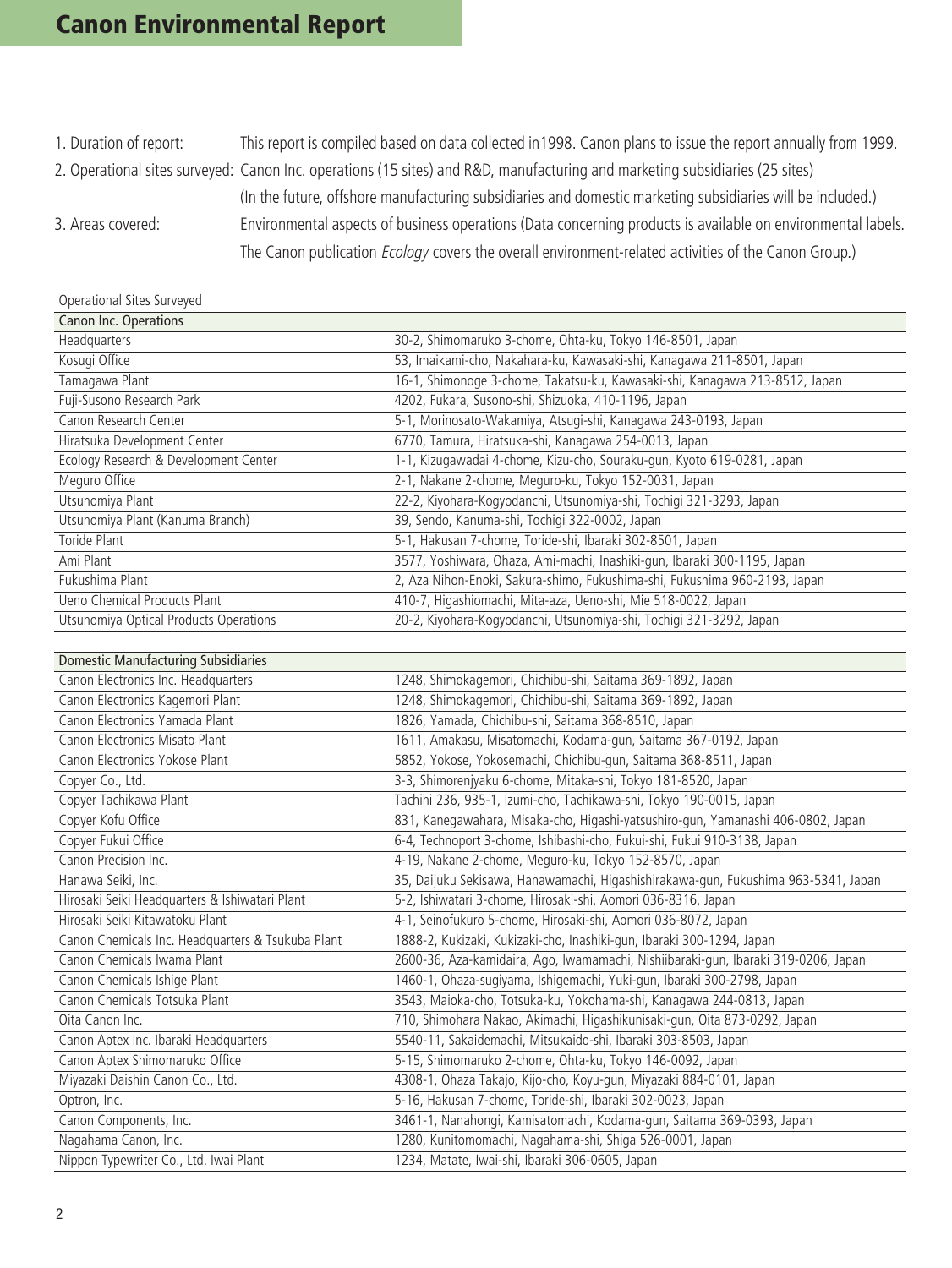# **Company Profile**

## **Canon Inc.**

| Name:       | Canon Inc.                                          | Canon Inc. Sales by Product (1998)              |
|-------------|-----------------------------------------------------|-------------------------------------------------|
|             | Representative: Fujio Mitarai, President and C.E.O. | Optical equipment<br>Information &<br>and other |
| Sales:      | ¥1,566.8 billion                                    | telecommunications<br>5.3%                      |
| Capital:    | ¥163.0 billion                                      | 6.4%                                            |
| Net income: | ¥81.9 billion                                       | Cameras                                         |
| Employees:  | 20,654                                              | Copying<br>12%<br>machines                      |
|             | Main products: Copying machines                     | 24.2%                                           |
|             | Laser beam printers                                 |                                                 |
|             | <b>Bubble Jet printers</b>                          |                                                 |
|             | Chemical products (toners and cartridges)           | Computer peripherals<br>52.1%                   |
|             | Cameras                                             |                                                 |
|             | Video camcorders                                    |                                                 |
|             | Semiconductor equipment                             |                                                 |
|             | <b>Broadcast equipment</b>                          |                                                 |
|             | Medical equipment                                   |                                                 |

## **Canon Inc. Sales by Product (1998)** (Billions of yen)

|      | Copying<br>machines | Computer<br>peripherals | Information&<br>telecommunications | Cameras | Optical equipment<br>and other | Total   |
|------|---------------------|-------------------------|------------------------------------|---------|--------------------------------|---------|
| 1998 | 378.7               | 816.7                   | 101.3                              | 187.7   | 82.3                           | 1.566.8 |

# **Canon Group (Consolidated)**

| ¥2,826.3 billion                     |
|--------------------------------------|
| 79.799                               |
| Capital expenditure: ¥221.4 billion* |
| $4177.0$ billion*                    |
|                                      |

\* Figures are inclusive of regions outside of Japan in accordance with U.S. Securities and Exchange Commission (SEC) standards as of December 31, 1998.

#### **Canon Group Sales by Region (1998)**



|      | Japan | Americas | Europe | Other | `otal  |
|------|-------|----------|--------|-------|--------|
| 1998 | 761.8 | .005.7   | 850.2  | 208.6 | ,826.3 |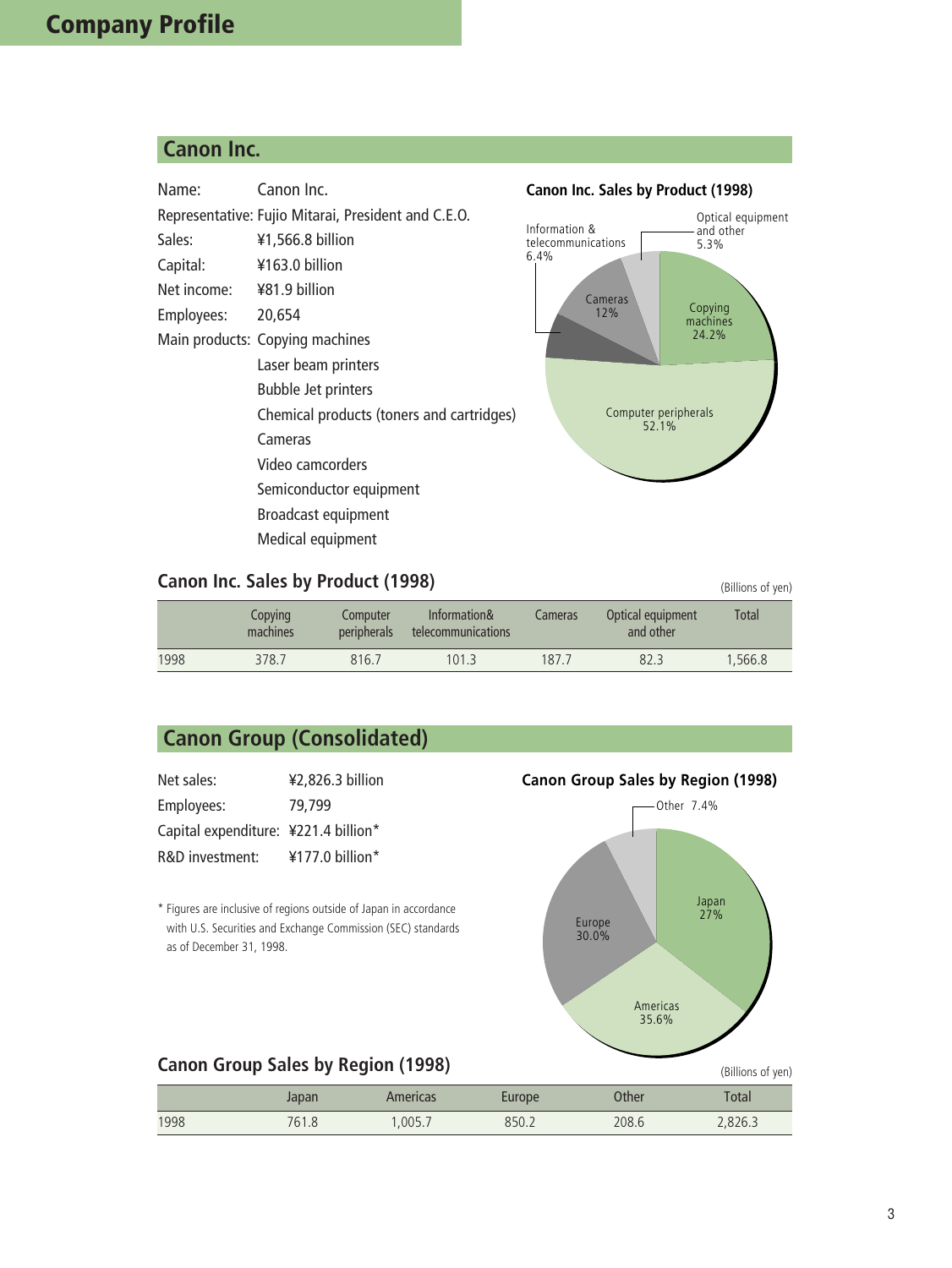#### **Philosophy and Environment Assurance Guidelines**

In 1993, based on its corporate philosophy of kyosei, the Canon Group decided to pursue business operations that focus on environment assurance in order to help realize harmony between people and nature. The principle Canon adheres to today is EQCD, which stands for "Environment-Quality-Cost-Delivery" and is based on the realization that a company incapable of environment assurance does not deserve to continue operations.

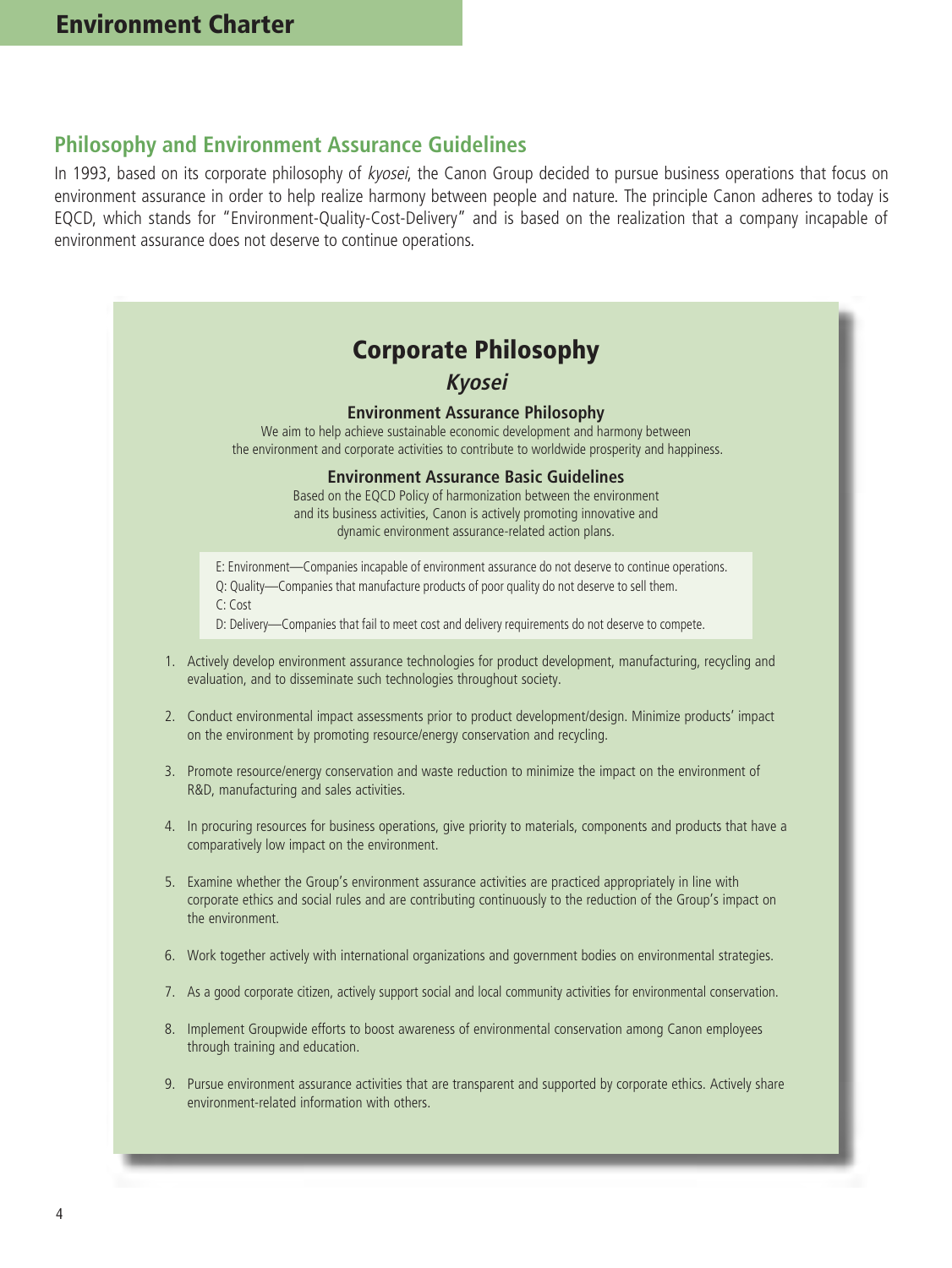## **Voluntary Action Plans**

We have divided our environment assurance activities into two major fields: the environmental aspect of products (product environment) and sites (manufacturing environment). We believe that the core elements of environmental issues in corporate activities are saving energy and resources, and eliminating harmful substances. We are promoting action plans laid down for each of these issues.

The present Voluntary Action Plan, based on the one laid down in 1996 and revised in 1998, clarifies the Group's stance in environment assurance activities toward the year 2000.

| Goal                      |                                                                                                                               |  |  |
|---------------------------|-------------------------------------------------------------------------------------------------------------------------------|--|--|
|                           | . Improve the energy consumption efficiency of products by more than 35% by the end of 2000.                                  |  |  |
|                           | . Build a recovery and recycling system for used products.                                                                    |  |  |
| Product environment       | (Improve the recycling ratio of used products from business users.)                                                           |  |  |
|                           | • Improve the ratio of reuse and recycling of used products to more than 90% by the end of 2000.                              |  |  |
|                           | . Eliminate the use of or find alternatives for hazardous substances contained in products by 2000 (soldering, PVCs for cable |  |  |
|                           | insulation, mercury batteries, bromide fire-retardant materials, etc.); achieve goals or decide on measures.                  |  |  |
|                           | . Reduce the use of gases that exacerbate global warming.                                                                     |  |  |
|                           | • Cut energy consumption to net sales by more than 30% by the end of 2000 (based on 1990 standards;                           |  |  |
|                           | install cogeneration facilities; improve energy conservation at major production sites).                                      |  |  |
|                           | • Eliminate the use of PFCs, HFCs, and SF <sub>6</sub> (gases that cause the greenhouse effect) by the end of 1999            |  |  |
| Manufacturing environment | (with the exception of semiconductor-related uses).                                                                           |  |  |
| (operational sites)       | . Promote use of recycled waste materials within manufacturing processes (parts, major and supplementary materials) and       |  |  |
|                           | water within operational sites.                                                                                               |  |  |
|                           | • Reduce waste volume by more than 95% by the end of 2000 (based on 1990 standards).                                          |  |  |
|                           | . Establish a release volume control system for hazardous chemical substances by the end of 1999.                             |  |  |
|                           | . Reduce volume of hazardous chemical substances released by more than 20% by the end of 2000 (based on 1996 standards).      |  |  |
| Green procurement         | • Implement green procurement of parts and materials by 2000.                                                                 |  |  |
| Information disclosure    | · Disclose information on product environment.                                                                                |  |  |
|                           | · Disclose information on manufacturing environment.                                                                          |  |  |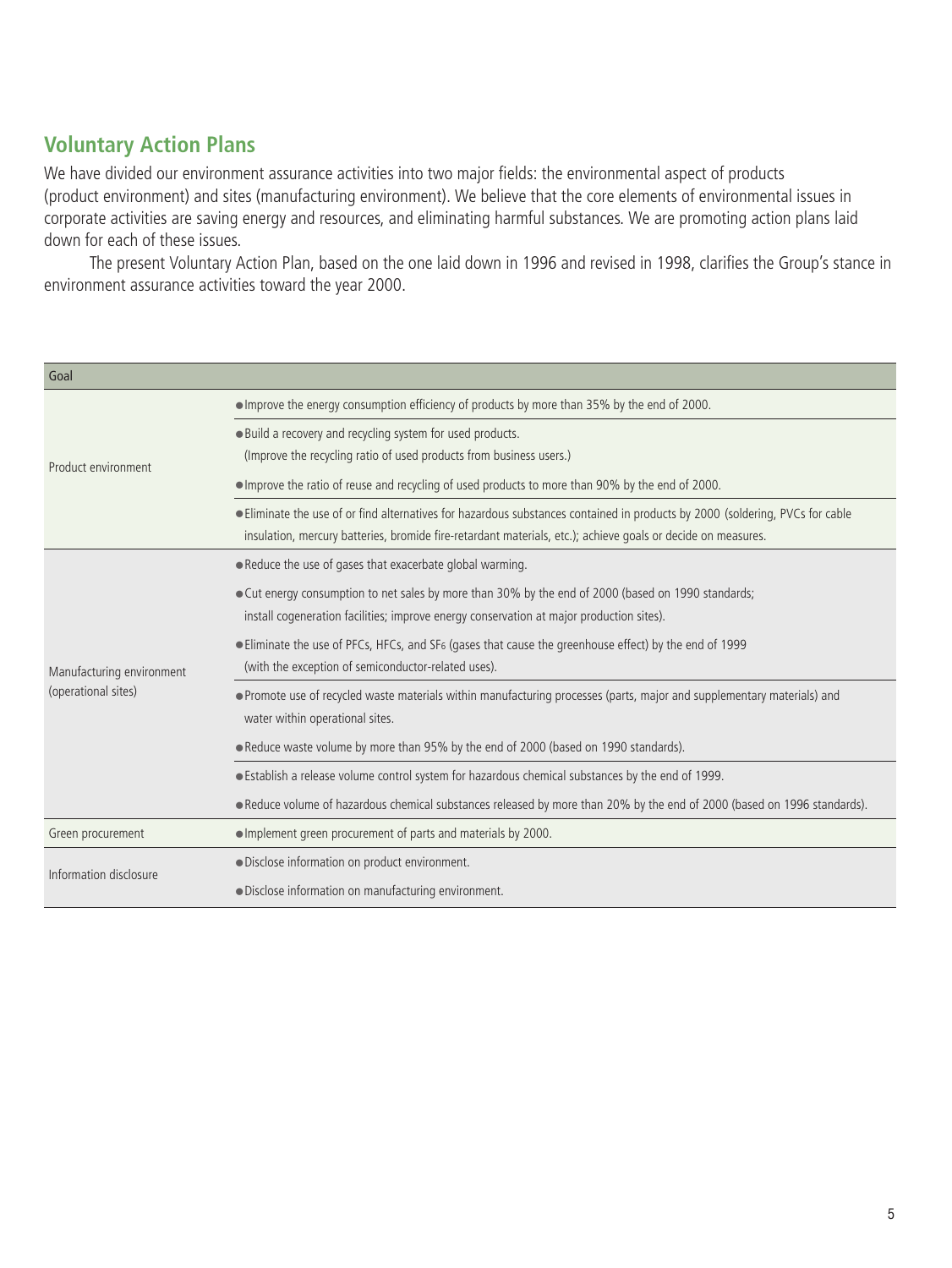#### **Promotional Structure**

We recognize environmental issues as an important part of corporate management, and have established a director in charge of the environment. We have also created a group matrix system of committees and a dedicated environment organization, and are carrying out efficient and integrated activities.

#### **Canon Global Promotion Committee**

This committee deals with Canon's product and manufacturing environments in order to promote equal and optimal execution in all sites and divisions worldwide.

| Canon Global Environment Promotion Committee (Chair: Director in charge of the environment)                                                                                                                                                                                                        |
|----------------------------------------------------------------------------------------------------------------------------------------------------------------------------------------------------------------------------------------------------------------------------------------------------|
| This committee deals with environment assurance activities related to products.<br>Regional and special committees are organized under the main committee.                                                                                                                                         |
| Regional committees: Established in five regions (Japan, Americas, Europe, Asia, and Oceania),<br>these committees are engaged in activities related to their regions.                                                                                                                             |
| Special committees: Six special committees (Environmental Information Management, Product Recycling,<br>Environmentally Conscious Products, Product Packaging Materials, Product Chemical Substances and Green Procurement)<br>focus on and resolve important issues common to business divisions. |
| Canon Global Manufacturing Environment Promotion Committee (Chair: Director in charge of the environment)                                                                                                                                                                                          |
| This committee deals with environment assurance activities at Canon's operational sites including production plants and R&D bases.<br>There are operational site committees and special committees under it.                                                                                       |
| On-site committees: Environment Assurance Steering committees have been set up in all production and R&D sites, including<br>those located overseas (51 in all). These committees promote on-site environment assurance activities and delegate responsibility.                                    |
| Special committees: Four special committees (Operational Site Environment Assurance, Operational Site Energy Conservation,<br>Operational Site Waste Reduction and Environmental Technology Development) committees focus on and resolve issues common to sites.                                   |

## **Dedicated Organization**

In 1995, we integrated the environment departments of each division and set up the Environment Engineering Center as a specialized organization in the Canon Inc. headquarters to address environmental issues. The center plays a pivotal role in the environment assurance activities of the Canon Group. Furthermore, as headquarters personnel, staff at the center make plans related to environmental issues, manage and evaluate environmental activities and develop environmental technologies. Organizations have also been set up at each operational headquarters to resolve environmental issues, including the promotion of green procurement, basic research, clean energy research and improving management divisions at operational sites.

#### **President**

| <b>Production</b><br><b>Headquarters</b>           | <b>Environmental Engineering Center</b><br>Environmental plans/management, environmental technology development<br>Procurement Control Center                                       |
|----------------------------------------------------|-------------------------------------------------------------------------------------------------------------------------------------------------------------------------------------|
|                                                    |                                                                                                                                                                                     |
|                                                    | - Production Design Technology Center                                                                                                                                               |
|                                                    | Environmental technology promotion projects $\cdots \cdots$ Evaluation of ecological designs                                                                                        |
| <b>R&amp;D Headquarters</b>                        | Central Research Center                                                                                                                                                             |
|                                                    | Environmental research division ·<br>Basic research on environmental technologies                                                                                                   |
| <b>E Business Promotion</b><br><b>Headquarters</b> | R&D for clean energy<br>Ecology Research & Development Center .                                                                                                                     |
| <b>Group Operations</b>                            | $-$ Business divisions $\mathord{\hspace{1pt}\text{--}\hspace{1pt}}$<br>Environmental Planning and Promotion departments $\cdot$ Planning and promotion of ECP design and recycling |
|                                                    | Operational sites - Environmental Management departments  Promotion and management of environment assurance activities at sites                                                     |
|                                                    | Technology Improvement departments · · · · · · · · · · · · · Promotion and introduction of improved environment-related technologies                                                |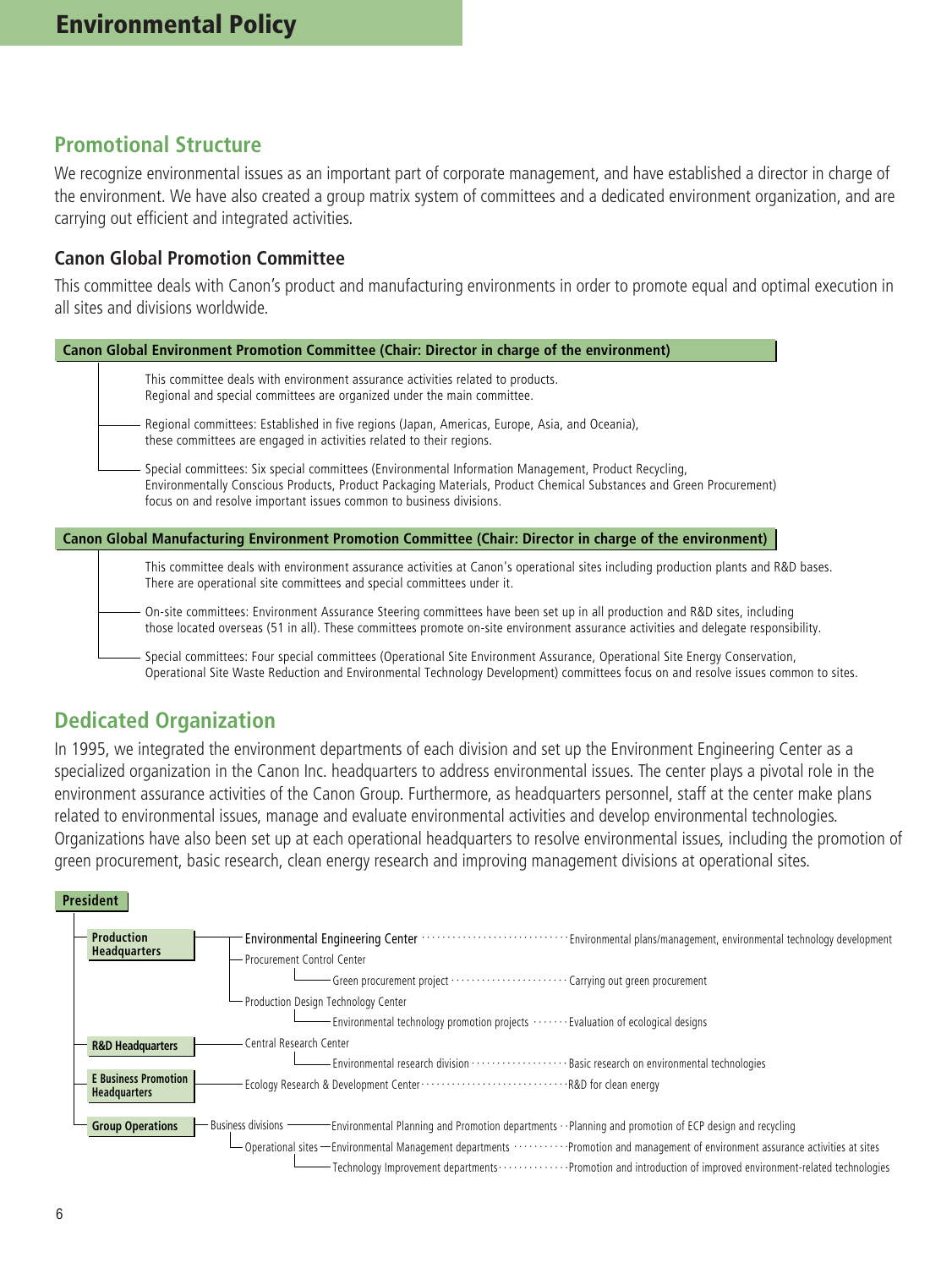#### **Environmental Management System**

Canon is involved in environment assurance activities throughout the life cycles of its products, from their planning, development and design through production, sales and disposal. We have introduced systems in each stage of business activities to lessen the impact of our products on the environment. At operational sites, we incorporate this system into ISO 14001 environmental management for efficient execution and utilize the Canon Group Intranet to share environmental information.

**Environmental Information Control System** This is an integrated information control system on the Canon Intranet containing global information on the environment. The system makes it possible to share environmental information and take prompt action.

#### **Planning/development and design stage**

#### Product assessment system

This system is designed for the quantitative evaluation (product assessment) of the environmental aspects of products at the planning, development and design stages. Currently, the system incorporates 55 assessment items and is carried out three times for each product starting from the planning stage.

#### Design disassembling system

Products are initially disassembled at the prototype stage. The ease of disassembly and recycling are assessed, and results are fed back to product development departments for improvement.

#### **Procurement stage**

#### Green procurement system

Green procurement aims for the selection of environmentally friendly materials and components at the product development stage. Under the system, we assess materials, components and the stance suppliers take toward environmental issues.

#### Vendor support system

We work to obtain vendors' understanding of Canon's corporate environmental and EQCD policy while supporting them so that they can actively promote their own environmental management systems.

#### **Production stage (Operational sites)**

We maintain an environmental impact assessment system for selecting construction locations for operational sites, actual construction and the introduction of equipment. Impact on the environment is assessed beforehand at the planning stage when selecting sites, when buildings are constructed or rebuilt and when various types of equipment are to be introduced. Decisions are then made whether to proceed with proposed plans. This system ensures a reduced impact on the environment and the execution of preventive conservation measures.

#### Chemical substance control system

We check the safety and environmental impact of chemical substances. Data on some 6,000 kinds of substances is registered and used. We are now in the process of updating this system to bring it in sync with the Pollutant Release and Transfer Register (PRTR) system.

#### Operational site management system

This system, which promotes the environmental management of operational sites, is divided into 14 areas and includes the implementation of preventive conservation measures. Results of environmental analysis, waste records, and other quantitative data are managed in an integrated fashion.

#### Environmental education system

Environment assurance training is offered to employees in four stages: new employee, environment assurance staff, internal environment auditor, and new deputy manufacturing manager. Those who undergo training are registered within the Canon Group and play the role of leaders in environment assurance activities at their respective workplaces.

#### Operational site inspection system

Three types of inspections are carried out at operational sites: environmental monitoring by a certified outside organization, inspection by the headquarters Environment Auditing Division (every two years) and internal auditing (annually). The results are reported to and assessed at the headquarters. This system ensures impartial and transparent auditing.

#### **Distribution stage**

#### Distribution control system

We are now in the process of creating a control system aimed at establishing efficient distribution methods that contribute to preventing global warming and pollution, and conserve energy.

#### **Sales stage**

Recovery/Recycling system

The objective of this system is to recover and recycle used Canon products.

We implement this system worldwide through bases in the three regions of Asia, the Americas and Europe.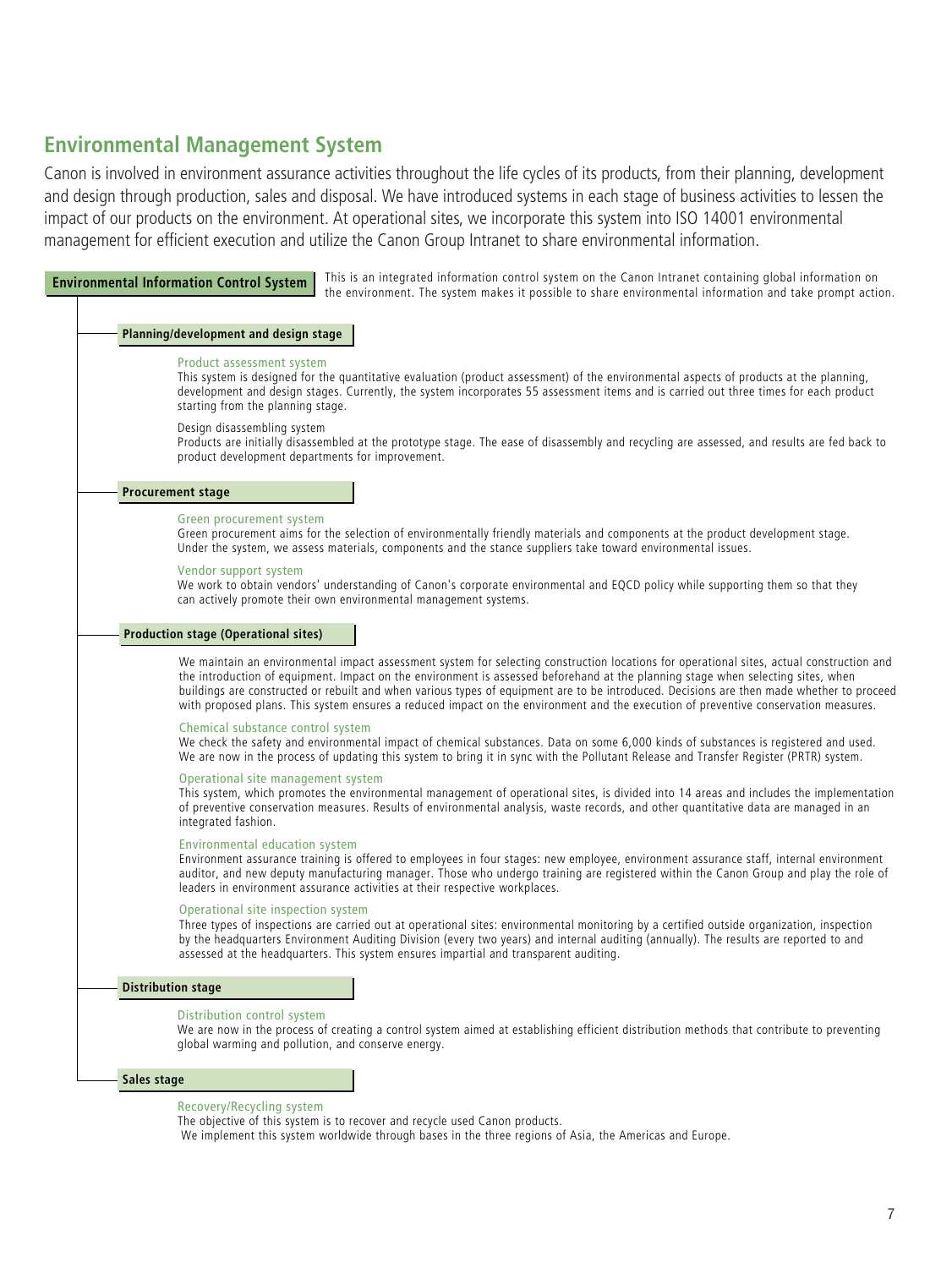#### **Management Resources and Environmental Accounting**

Canon has liberally invested management resources in activities to promote environment assurance activities. We intend to approach environmental issues responsibly by actively using management resources to prevent pollution.

The Canon Environmental Report 1999 describes how management resources are invested for environmental

purposes at target operational sites. We are deepening discussion on these matters and considering our environmental investment efficiency through environmental accounting. At the same time, we are positioning environmental conservation activities as necessary to and sustaining the operations of the Canon Group.

#### **(1) Environmental Expenditures**

This report takes up environmental conservation, R&D (on recycling, measures against hazardous substances, bioremediation and clean energy) and personnel expenditures. Also included are the topics of development and designing environmentally conscious products, and developing energy-conserving processes. However, the report focuses only on those activities that can be clearly identified as falling under the aforementioned themes.

We have increased environmental expenditures annually and stepped up efforts to deal with environmental issues. A total of ¥9.5 billion was spent in 1998 on themes covered in the report. We are also actively investing management resources because we believe that technological innovation is important in environment assurance activities. Significant progress has been made, including the development of clean energy, technologies that made possible the 100% recycling of the exterior plastic casings of Bubble Jet printer and the dissolving of chlorine solvents.

Canon will define priorities in important environmental issues that need to be addressed, to efficiently use its management resources and to keep track of the effectiveness of its efforts.

#### **1998 Environmental Cost Breakdown**

|                                             | 1997    | 1998 |
|---------------------------------------------|---------|------|
| Pollution prevention                        | 18      | 23   |
| Waste processing                            | 17      | 9.3  |
| Energy conservation                         | 0.2     | 0.5  |
| Disaster prevention                         | 1.8     | 2.4  |
| Other environment assurance items           | 8.4     | 8.6  |
| Acquiring and maintaining ISO certification | $\star$ | 0.2  |
| R&D                                         | 19      | 22   |
| Personnel costs                             | 28      | 30   |
| Total                                       | 93      | 95   |

 $(100 \text{ million of you})$ 

\*Costs for ISO certification for 1997 are included in "Other Environment Assurance Items."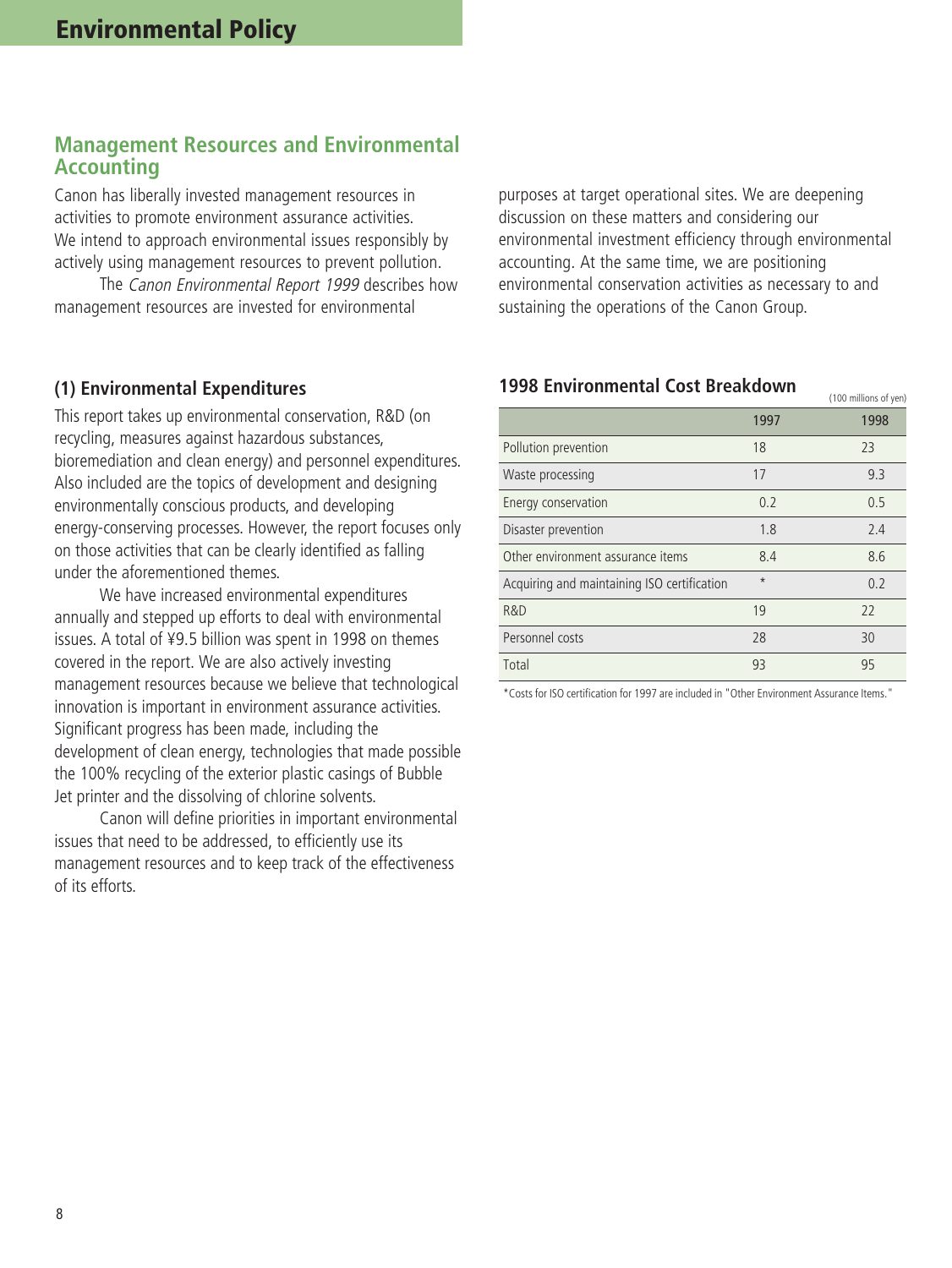#### **(2) Investment in environment-related sites**

In this report, expenditures equal the sum of investments that could be clearly identified as investments in environment assurance activities.

The amount invested in environment-related sites in 1998 was about ¥4.3 billion. Water quality-related investment has increased greatly, owing to the construction of a closedsystem wastewater recycling plant. We also invested in R&D sites such as an experimental recycling plant.

We have placed priority on energy conservation as a measure against global warming and intend to invest in cogeneration facilities and ice thermal storage systems.

#### **1998 Environment-Related Capital Expenditure**

|                                | 1997 | 1998 |
|--------------------------------|------|------|
| Pollution prevention           | 14   | 26   |
| Waste processing               | 0.9  | 1.6  |
| Energy conservation            | 0.9  | 3.8  |
| Other environmental activities | 4.7  | 1.7  |
| R&D                            | 19   | 9.7  |
| Total                          | 39   | 43   |

(100 millions of yen)

(Actual results; order base)

#### **(3) Environmental staff**

As environmental issues assume greater importance, we have accordingly increased the number of employees in charge of environmental issues. This personnel now accounts for about 6% of the employees at target sites.

We have also increased dedicated environmental staff at the headquarters Planning and Management Division so that we can deal with advanced environment assurance activities and ensure efficiency and speed in specific areas of responsibility. On the other hand, environment assurance activities at respective workplaces are implemented by employees who incorporate them into their other daily responsibilities. As of the end of 1998, the number of environmental staff (registered after taking in-house training) acting as leaders in environmental matters in the workplace totaled 1,347.

#### **Number of Environmental Staff**

|                                               | 1997  | 1998  |
|-----------------------------------------------|-------|-------|
| Headquarters Planning and Management Division | 62    | 65    |
| Divisions/Office Management Departments       | 249   | 248   |
| R&D                                           | 155   | 156   |
| Environmental Staff (concurrent position)     | 1.021 | 1.347 |
| Total                                         | 1.487 | 1.816 |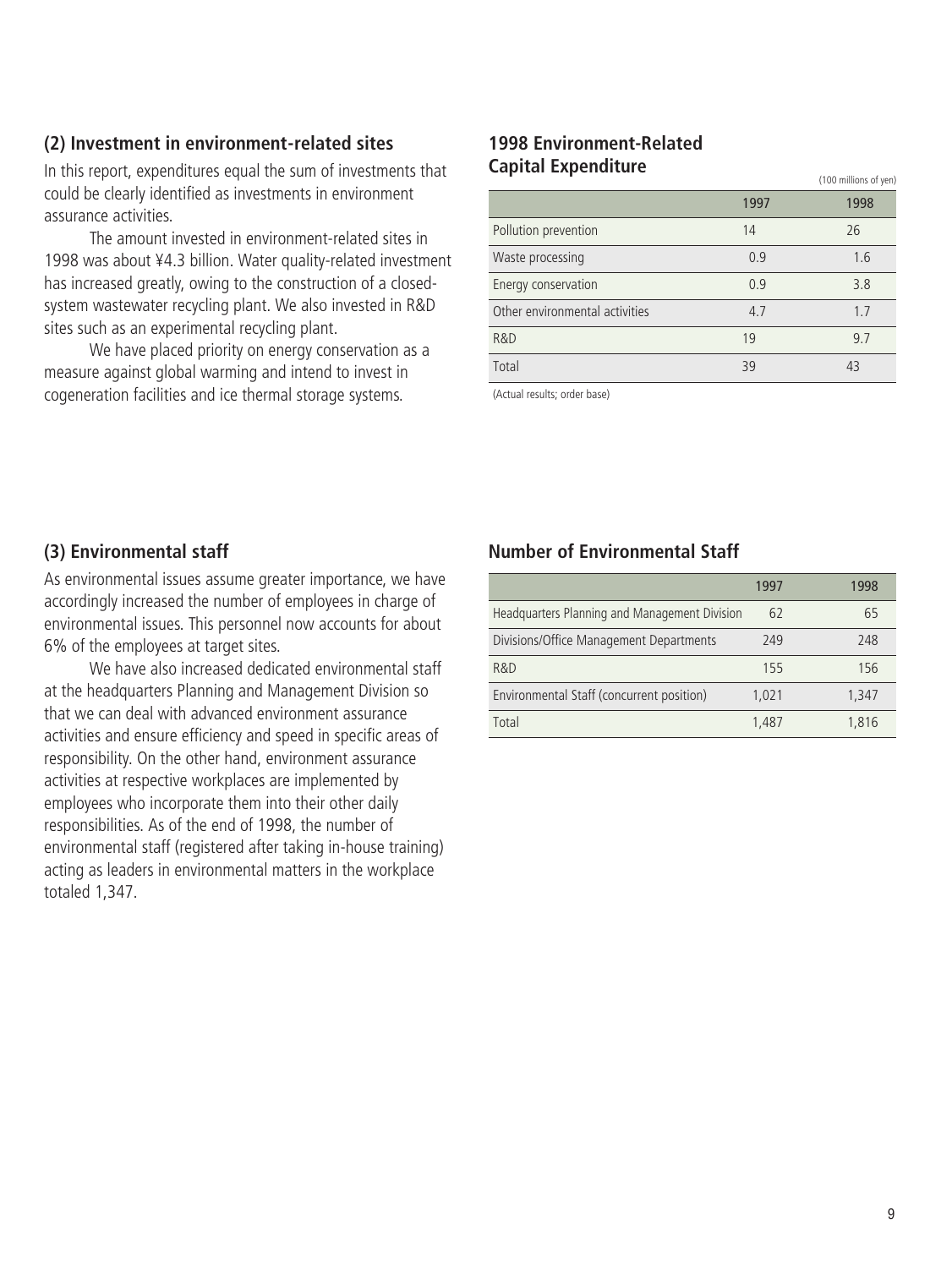# **Environment Assurance Results**

# **1998 Environmental Performance**

#### **Summary of the Canon Group's 1998 Goals and Performance in the Manufacturing Environment (Operational Site Activities)**

Following is a summary of our 1998 goals and performance for Canon's voluntary action plan in manufacturing environment activities.

The most noteworthy topic for 1998 was the fact that thorough recycling made possible the achievement of "zero waste" at 13 sites. The Material Balance Control System was established to manage chemical substances. ISO 14001 accreditation was acquired by sites in which R&D and production are combined. However, energy conservation

measures could not keep up with the increase in energy consumption accompanying the expansion of our operations, and it was not possible to show any significant improvement in terms of energy consumption to net sales. In the future, we will place added emphasis on effective energy conservation measures.

The year 2000 is the last year of the voluntary action plan, so in 1999 we are concentrating on areas in which improvement is necessary to attain the goals of the plan.

| Item                                              |                                                                                                   | 1998 Target                                                       | 1998 Actual                                                                            |             |
|---------------------------------------------------|---------------------------------------------------------------------------------------------------|-------------------------------------------------------------------|----------------------------------------------------------------------------------------|-------------|
|                                                   | Operational site: Lower the ratio of volume of energy<br>consumption to net sales (1999 standard) | 24% reduction                                                     | Increased 6.9%                                                                         | P.12        |
| Energy conservation/<br>global warming prevention | Introduce cogeneration systems (CGS)                                                              | Consider introducing CGS                                          | Decision made to introduce<br>at two sites                                             |             |
|                                                   | Eliminate global warming gases (PFC, HFC, SF6)                                                    | Use 50.6t (3.5 substances)                                        | Used 46t (3 substances)                                                                | $\geq$ P.13 |
|                                                   | Recycle water (from manufacturing processes, plants and<br>equipment and daily usage)             | Introduce recycling system                                        | 58% of manufacturing process<br>water recycled                                         | P.14        |
| Recycling                                         | Reduce waste                                                                                      | Waste volume: 3,280t<br>Reduce 89% from the 1990 level            | Waste volume: 3,043t<br>Reduced 91% from the 1990 level                                | P.14        |
|                                                   | Create list of hazardous chemical substances                                                      | Review managed substances                                         | Reviewed substances under control<br>(increased from 1,725 to 1,968 substances)        | $\geq$ P.16 |
|                                                   | Set up management system for hazardous chemical<br>substance release                              | Establish system                                                  | Established material balance<br>management system                                      | P.17        |
| Chemical substance control                        | Ban three chlorine organic solvents<br>(trichloroethylene, tetrachloroethylene, dichloromethane)  | Develop technology to remove<br>dichloromethane (except cleaning) | Developed technology (to be<br>introduced wherever ready)                              | P.18        |
|                                                   | Reduce release of hazardous chemical substances<br>(1996 as the base)                             | Production: 1,557t<br>Reduce 10% from the 1996 level              | Production: 1,452t<br>Reduced 16% from the 1996 level                                  | $\geq$ P.19 |
| Environmental<br>management system                | Acquire certification under international environmental<br>management standards                   | Introduce at combined R&D/<br>production sites                    | Received ISO14001 certification (Tamagawa,<br>Hiratsuka, Canon Chemicals Ishige Plant) | $\geq$ P.20 |
| Green procurement                                 | Establish green procurement standards                                                             | Evaluate vendors' environment<br>assurance activities             | Evaluated 808 vendors                                                                  | $\geq$ P.21 |
| Information disclosure                            | Disclose site environment assurance information                                                   | Prepare for disclosure in 1999                                    | Completed preparation of data<br>to be disclosed                                       |             |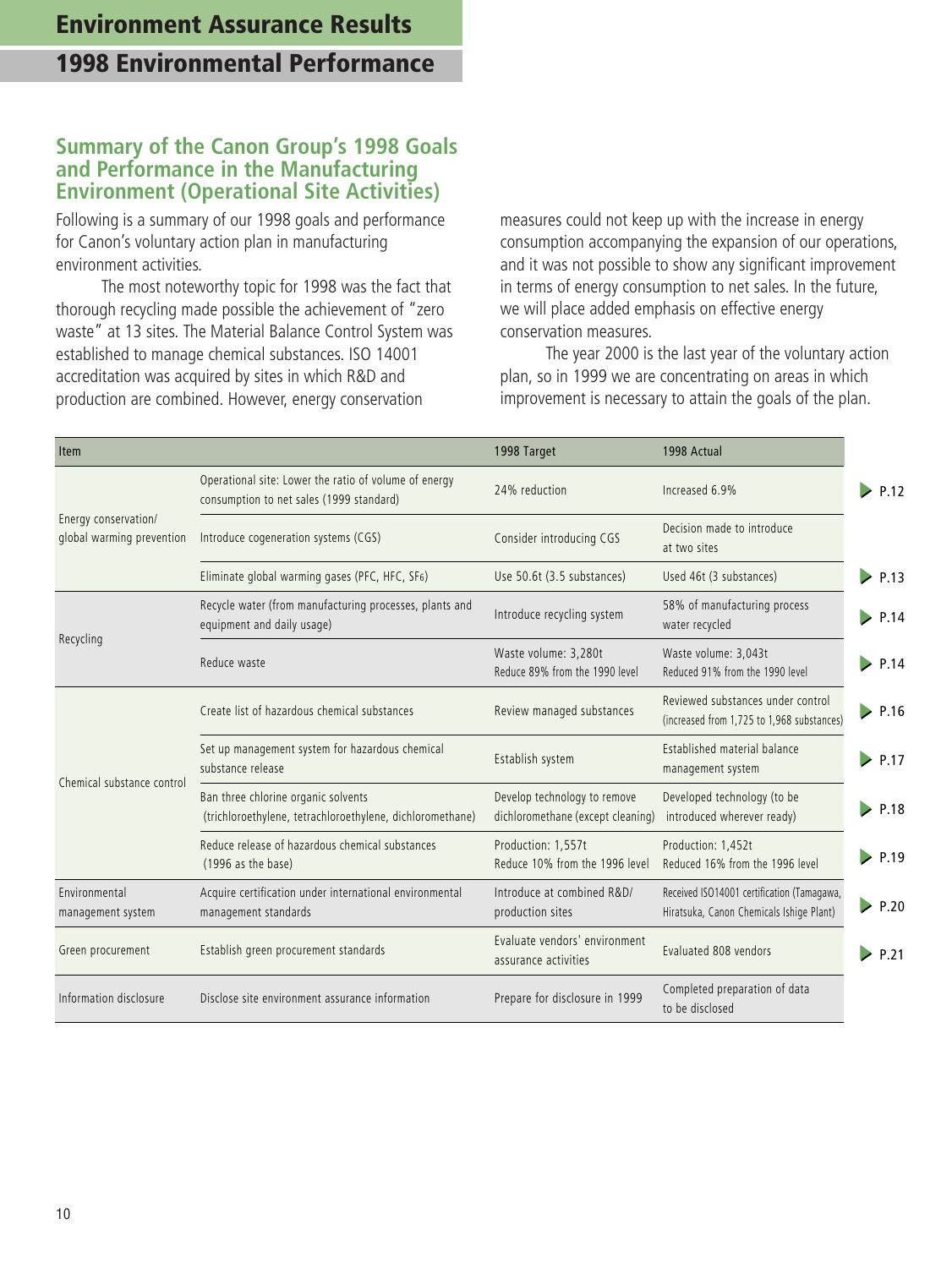#### **Environment Management Performance of Operational Sites for 1998**

Environment management data of operational sites is shown below. The management items vary depending on regional conditions unique to the area and the nature of operations, but each sets down its own standard, and implement stricter regulations than are required by law. The 1998 data for the Utsunomiya Optical Products Operations are provided as an example. Data for other operational sites (40 in all) is available on the Canon Web site.

#### **Environmental Management Items: Water/Air/Odors/Noise/Vibration**

1998 Data for Utsunomiya Optical Products Operations Address: 20-2, Kiyohara-Kogyodanchi, Utsunomiya-shi, Tochigi, Japan Founded: March 1983 Products: Optical equipment **Employees: 1,178** Employees: 1,178 Employees: 1,178 Employees: 1,178

| <b>Water Quality</b>  |                                                        |             |                         |                   |                        |  |  |
|-----------------------|--------------------------------------------------------|-------------|-------------------------|-------------------|------------------------|--|--|
|                       | Item                                                   |             | Wastewater<br>standards | Site<br>standards | Actual results<br>Max. |  |  |
|                       | Cadmium                                                | (mg/l)      | 0.1                     | 0.005             | < 0.005                |  |  |
|                       | Cyanide                                                | (mq/l)      | 1.0                     | 0.08              | < 0.05                 |  |  |
|                       | Organic phosphorous                                    | (mq/l)      | 1.0                     | 0.1               | < 0.1                  |  |  |
|                       | Lead                                                   | (mg/l)      | 0.2                     | 0.04              | < 0.01                 |  |  |
|                       | Hexavalent chromium                                    | (mg/l)      | 0.1                     | 0.02              | < 0.02                 |  |  |
|                       | Arsenic                                                | (mq/l)      | 0.5                     | 0.016             | < 0.01                 |  |  |
|                       | Total mercury                                          | (mq/l)      | 0.005                   | 0.0005            | < 0.0005               |  |  |
|                       | Alkyl mercury                                          | (mg/l)      | <b>NA</b>               | <b>NA</b>         | <b>NA</b>              |  |  |
|                       | Dichloromethane                                        | (mq/l)      | 0.2                     | 0.16              | < 0.001                |  |  |
|                       | Carbon tetrachloride                                   | (mq/l)      | 0.02                    | 0.016             | < 0.001                |  |  |
|                       | 1.2-Dichloroethane                                     | (mq/l)      | 0.04                    | 0.032             | < 0.001                |  |  |
| <b>Health</b>         | 1,1-Dichloroethylene                                   | (mg/l)      | 0.2                     | 0.16              | < 0.002                |  |  |
|                       | Cis-1,2-Dichloroethylene                               | (mg/l)      | 0.4                     | 0.32              | < 0.004                |  |  |
|                       | 1,1,1-Trichloroethane                                  | (mg/l)      | 3.0                     | 2.4               | < 0.001                |  |  |
|                       | 1,1,2-Trichloroethane                                  | (mg/l)      | 0.06                    | 0.048             | < 0.0006               |  |  |
|                       | Trichloroethylene                                      | (mg/l)      | 0.3                     | <b>NA</b>         | <b>NA</b>              |  |  |
|                       | Tetrachloroethylene                                    | (mg/l)      | 0.1                     | <b>NA</b>         | <b>NA</b>              |  |  |
|                       | 1,3-Dichloropropene                                    | (mq/l)      | 0.02                    | 0.016             | < 0.0002               |  |  |
|                       | Thiuram                                                | (mq/l)      | 0.06                    | 0.048             | < 0.001                |  |  |
|                       | Simazine                                               | (mq/l)      | 0.03                    | 0.024             | < 0.001                |  |  |
|                       | Thiobencarb                                            | (mg/l)      | 0.2                     | 0.16              | < 0.002                |  |  |
|                       | Benzene                                                | (mg/l)      | 0.1                     | 0.08              | < 0.001                |  |  |
|                       | Selenium                                               | (mq/l)      | 0.1                     | 0.08              | < 0.01                 |  |  |
|                       | pH                                                     |             | $5.8 - 8.6$             | $5.9 - 8.5$       | 7.9                    |  |  |
|                       | <b>BOD</b>                                             | (mg/l)      | 25                      | 20                | 2.3                    |  |  |
|                       | $\overline{COD}$                                       | (mq/l)      | 25                      | 20                | 6.4                    |  |  |
|                       | SS                                                     | (mq/l)      | 50                      | 40                | 14                     |  |  |
|                       | n-Hexane extract substances (all)                      | (mg/l)      |                         | 5                 | <1                     |  |  |
|                       | n-Hexane extract substances (mineral oil)              | (mg/l)      | 5.0                     |                   | $<$ 1                  |  |  |
|                       | n-Hexane extract substances (animal and vegetable oil) | (mg/l)      | 10.0                    |                   | <1                     |  |  |
|                       | Phenol                                                 | (mq/l)      | 1.0                     | 0.8               | < 0.05                 |  |  |
| Living<br>Environment | Copper                                                 | (mg/l)      | 3.0                     | 2.4               | < 0.05                 |  |  |
|                       | Zinc                                                   | (mg/l)      | 5.0                     | 4                 | 0.25                   |  |  |
|                       | Soluble iron                                           | (mq/l)      | 3.0                     | 2.4               | 0.08                   |  |  |
|                       | Soluble manganese                                      | (mg/l)      | 3.0                     | 2.4               | < 0.01                 |  |  |
|                       | Chromium                                               | (mg/l)      | 2.0                     | 1.6               | < 0.02                 |  |  |
|                       | Fluorine                                               | (mg/l)      | 8.0                     | 6.4               | 0.2                    |  |  |
|                       | Coliform group                                         | (counts/ml) | 3000                    | 2400              | 83                     |  |  |
|                       | Phosphorous                                            | (mq/l)      | 16.0                    | 6.4               | 0.43                   |  |  |
|                       | Nitrogen                                               | (mq/l)      | 120                     | 48.0              | 7.9                    |  |  |

 $A^*$   $\alpha$   $B^*$ Designation of land use: Industrial district

|                    | All Quality                                             |                                                                 |                       |                        |  |
|--------------------|---------------------------------------------------------|-----------------------------------------------------------------|-----------------------|------------------------|--|
|                    |                                                         | Item                                                            | Operating<br>standard | Actual results<br>Max. |  |
|                    | <b>Boiler</b>                                           | Nox(ppm)                                                        | 150                   | 100                    |  |
|                    |                                                         | Dust(g/Nm <sup>3</sup> )                                        | 0.3                   | < 0.008                |  |
|                    |                                                         | Notes: 1. Standard for the Air Pollution Control Law is used as |                       |                        |  |
| operating standard |                                                         |                                                                 |                       |                        |  |
|                    | 2. Boilers emit almost no SOx because they use kerosene |                                                                 |                       |                        |  |

| <b>Noise</b> |                       | Unit:dB                |
|--------------|-----------------------|------------------------|
| Category     | Operating<br>standard | Actual results<br>Max. |
| Morning      | 70                    | 60                     |
| Day          | 75                    | 60                     |
| Night        | 60                    | 58                     |
|              |                       |                        |

Note: Utsunomiya City's standard is used as operating standard

| Vibration |                       | Unit:dB                |
|-----------|-----------------------|------------------------|
| Category  | Operating<br>standard | Actual results<br>Max. |
| Day       | 65                    | Δ1                     |
| Night     | 60                    |                        |

Note: Utsunomiya City's standard is used as operating standard

Note: A survey of the site's boundary conducted in 1995 confirmed that the site's measured values fell inside the allowable limits. In addition, exhaust outlets are measured regularly to ensure that standards at the site's boundaries are met.

Notes: 1. Legal and regulatory standards: The most stringent legal regulations (Water Pollution Control Law and Tochigi municipal ordinances)

- 2. Site standards: 80% of the most stringent legal regulations and standards implemented by agreement with the City of Utsunomiya
- 3. n-Hexane extract substance: (mineral oil)  $+$  $(animal and vegetable oil) = (all)$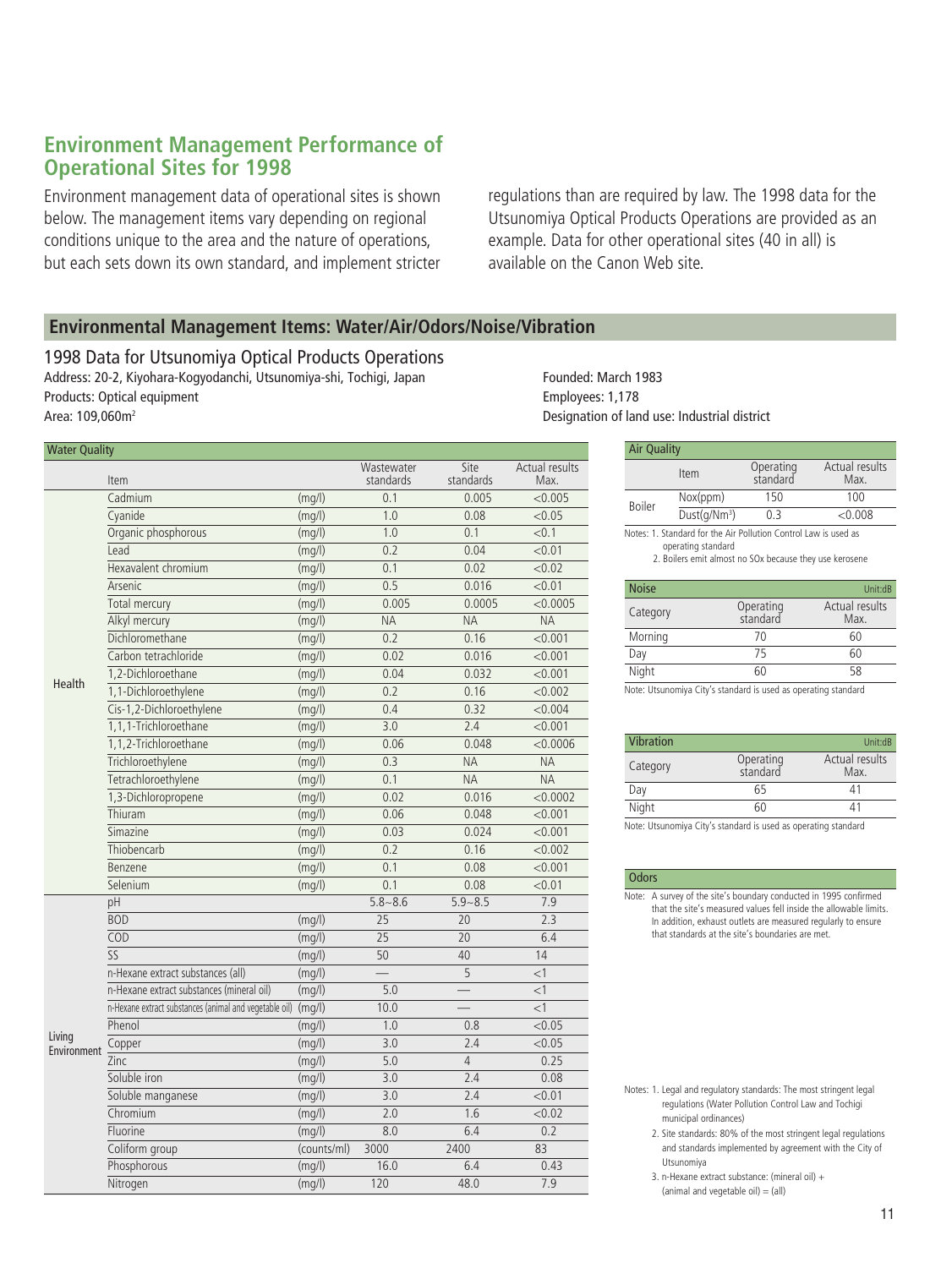## **Energy Conservation and Prevention of Global Warming**

## **Energy Conservation**

The goal for energy conservation at operational sites is to reduce energy consumption to net sales by 30% from the 1990 level by the year 2000. Unfortunately, this performance in 1998 improved only slightly. Energy consumption is increasing at an annual rate of about 8% in line with expanding operations, but energy conservation measures are not keeping up with this growth.

We saved 178 TJ (terajoules) of energy in 1998, which is equivalent to the energy consumed in one medium-sized factory. Specifically, we remodeled production sites, avoided waste and carried out education to reduce energy consumption. We are beginning full-scale investment in energy conservation facilities in 1999 and will introduce a regenerating system in three operational sites, cogeneration systems in two.

Production (including experimental facilities for R&D) and air-conditioning account for about 90% of energy consumption, and we believe that radical energy conservation measures will become necessary in these two areas.

#### **1998 Energy Consumption**

|                                              | Electricity | Gas   | Oil   | Total |
|----------------------------------------------|-------------|-------|-------|-------|
| Volume (TJ)                                  | 7,836       | 555   | 1.161 | 9.552 |
| Consumption to sales<br>(compared with 1990) | 104.3       | 111.6 | 125.8 | 106.9 |

#### **Energy Consumption and Energy Consumption to Sales**



#### **1998 Energy Conservation Result**

| <b>1990 LIICIYY CONSCIVULION INCSUIT</b>          |                            |  |  |  |
|---------------------------------------------------|----------------------------|--|--|--|
| <b>Major Activities</b>                           | Volume of energy conserved |  |  |  |
| Improvement of production equipment/processes     | 81.0                       |  |  |  |
| Introduction of energy-efficient air conditioners | 7.7                        |  |  |  |
| Introduction of energy-efficient light fixtures   | 9.8                        |  |  |  |
| Introduction of energy-efficient compressors      | 8.8                        |  |  |  |
| Education and other activities                    | 76.5                       |  |  |  |
| Total                                             | 178.8                      |  |  |  |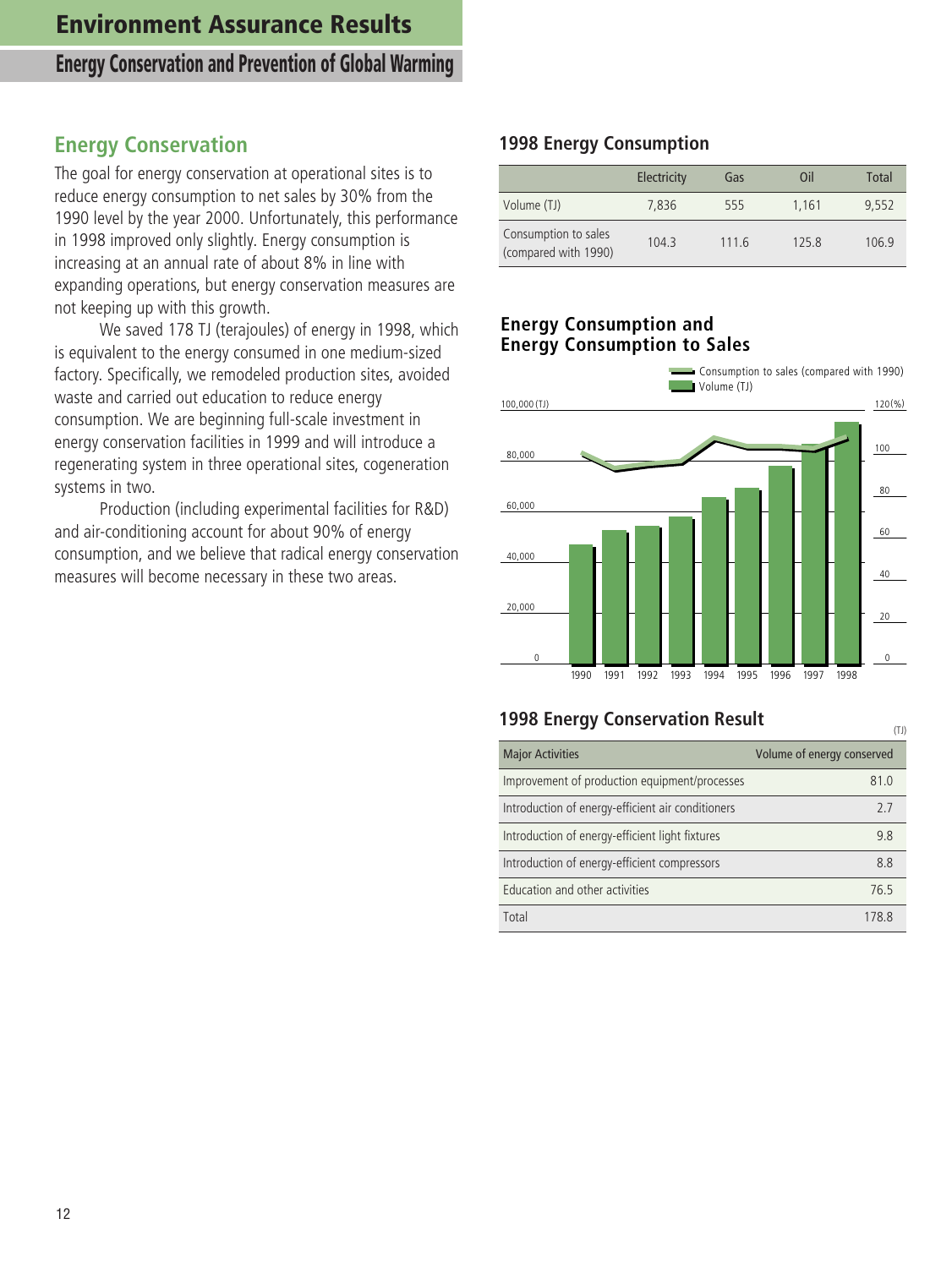#### **Eliminating Non-Energy Gases that Exacerbate the Greenhouse Effect**

At Canon, we try to prevent global warming from two standpoints: first by reducing CO<sub>2</sub> emissions through energy savings and second by reducing PFCs, HFCs, and SF6, nonenergy gases that aggravate the greenhouse effect. We commenced efforts to eliminate harmful gases in 1998; converted to CO2 emissions, the actual amount of PFCs, HFCs, and SF6 used that year for non-energy purposes was 91,832 tc, or 44% of our total emission of such gases. The main uses were as solvents, aerosol sprays and etching/cleaning for semiconductors.

We have already completed the development of technologies geared toward the elimination of these gases from our processes, with the exception of semiconductorrelated applications, and believe we can abolish them by the end of 1999. Our forecast is for reductions of more than 90% of PFCs, HFCs, and SF6.

#### **Use of PFC, HFC, SF6 in 1998**

|                                | <b>PFC</b> | HFC.  | SF6   |
|--------------------------------|------------|-------|-------|
| Volume of use (kg)             | 44.255     | 1.457 | 307   |
| CO <sub>2</sub> emissions (tc) | 89.315     | 517   | 2.001 |

#### **Greenhouse Gas Emissions 1998 actual: 207,269 tc**



Note:

1. Conversion of PFC, HFC and SF6 into CO2 emissions is used for the calculation for the non-energy category (except methane and nitrous oxide).

2. Conversion of electricity, gas and oil into CO<sub>2</sub> emissions is used for the calculation for the energy category.

#### **Reduction of CO2 Emissions through Efficient Distribution**

With the aim of improving efficiency in distribution and reducing CO2 emissions, Canon started taking action in 1998 in the area of fuel used in the delivery of products and components from suppliers. Currently, although we are still at the stage of collecting data with the cooperation of our major vendors and shipping companies, we plan to raise transportation efficiency (reduce under-loaded vehicles and the long-distance shipping of small orders), concentrate delivery destinations, establish circulating delivery schedules

and work out other methods of distribution that will lessen the environmental impact of our distribution activities.

Specifically, we believe that we can reduce the distance covered by trucks and other delivery vehicles to 55% of existing distances. It will also be possible to reduce CO2 emissions by a value equivalent with about 70,000 km per day. It should be possible to report on actual achievements after 2000.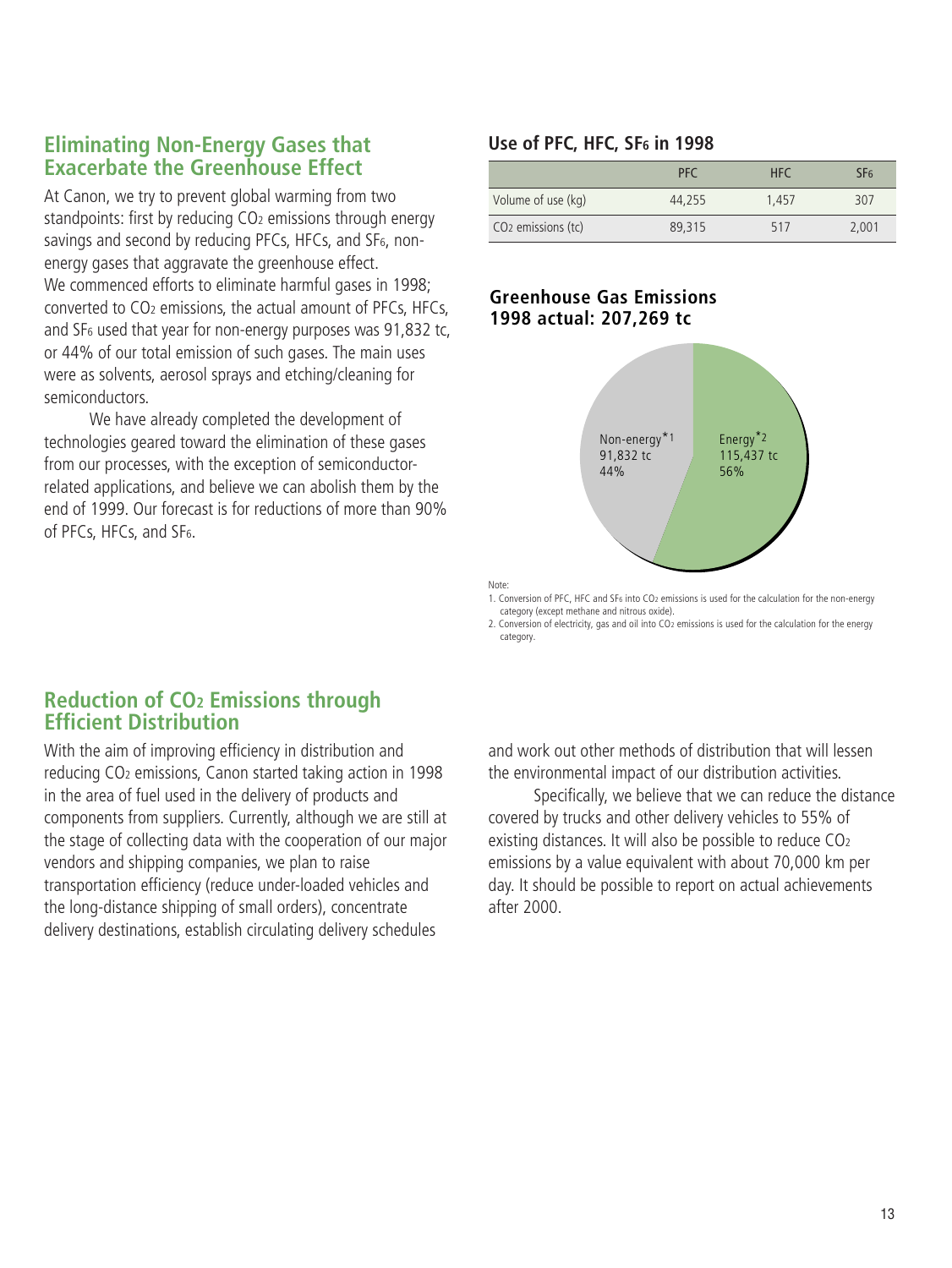## **Effective Use of Water Resources**

Water is a valuable resource, and Canon is actively engaged in promoting its effective use. In 1998, we achieved an approximately 50% reduction in our water consumption to net sales from the 1990 level. A total of 58% of the water used in our manufacturing processes is recycled. In 1998, we more or less completed organizing a cascade recycling system of using wastewater from manufacturing processes and daily activities for water needed in facilities. In addition, a new plant with a closed water system will go into operation in 1999 by recycling all water used in manufacturing processes, and daily and other activities.

We plan to effectively use water resources by promoting the recycling of wastewater. In particular, we will reduce water consumption and actively use film-processing technologies.

#### **1998 Water Usage**

| Supply | <b>Breakdown</b>    |                   | Discharge                                      | <b>Breakdown</b> |             |                        |
|--------|---------------------|-------------------|------------------------------------------------|------------------|-------------|------------------------|
|        | Daily<br>activities | <b>Processes</b>  | Air-conditioning<br>and other facility-related |                  | Evaporation | Volume<br>of discharge |
| 620    | 72                  | 141<br>(82)<br>59 | 489                                            | 620              | 345         | 275                    |

Unit: 10.000m<sup>3</sup>/year

Notes: 1. Figures in parentheses equal the volume recycled.

2. Evaporation is from the cooling tower and other facilities.

#### **Volume of Water Consumption and Consumption to Net Sales**



## **Reduction and Recycling of Waste**

Burying industrial waste from operational sites halts their use as a resource and causes various problems, including a shortage of landfill area. At Canon, we regard waste as a resource and have been working since 1991 on reuse and reducing the amount of waste produced.

We are now trying to reduce waste by 95% (from the 1990 level) by the end of 2000. In 1998, we achieved a 91% reduction, and 13 operational sites, including the Canon Inc. Ami and Fukushima plants, have achieved zero waste.

#### **1998 Waste Volume and Recycling** (Unit : Tons)

|  | Total production | Waste volume | Recycling     |           |
|--|------------------|--------------|---------------|-----------|
|  |                  |              | Non-valuables | Valuables |
|  | 47.737           | 3.043        | 28.963        | 15.731    |
|  |                  |              |               |           |

#### **Waste Volume Reduction and Recycling**

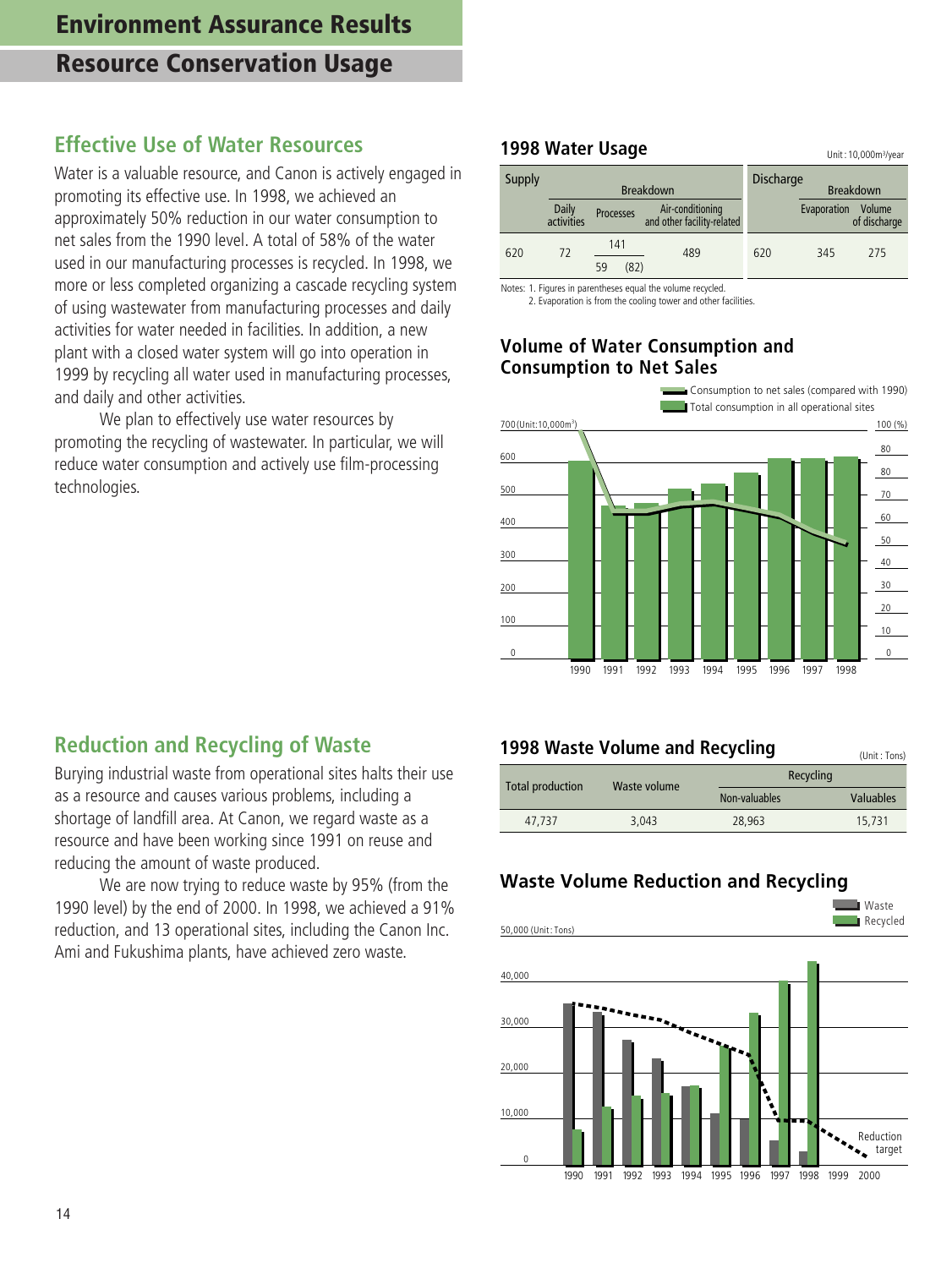We have been recycling waste through in-house product and component disassembly, and by comprehensively sorting during collection. Backed by a heightened awareness among employees, we have managed to recycle five times as much waste as in 1990.

At Canon, we mostly depend on cascade recycling (utilizing recycled items in other industries) to reuse waste, with the exception of paper and polystyrene. However, with cascade recycling there is always the risk of the recycling route collapsing once supply exceeds demand. Therefore, we are working to ensure a number of recycling routes, aiming for a closed recycling system and a more efficiently utilized cascade recycling system.

We will step up efforts to sort waste and achieve zero waste at all our operational sites. At the same time, we will try to raise our level of waste reuse and reduce the total amount of waste discharged, including that recycled, from our operational sites.

|                      | <b>Type</b>                                                                                            | Recycled to                                                                                                        | Recycled volume (tons) |
|----------------------|--------------------------------------------------------------------------------------------------------|--------------------------------------------------------------------------------------------------------------------|------------------------|
|                      | Printing paper (test paper, office equipment paper)                                                    | Rolled paper, recycled plain paper, office equipment paper, etc.                                                   | 3,088                  |
|                      | Cardboard and other                                                                                    | Cardboard boxes, cardboard, plywood, pulp mold                                                                     | 5,063                  |
| Paper (11,328t)      | Confidential documents                                                                                 | Toilet paper                                                                                                       | 593                    |
|                      | Newspaper and magazines                                                                                | Newspaper, plywood, cardboard, construction board,<br>cardboard boxes, packaging materials                         | 827                    |
|                      | Other(processed paper, mixed material paper, miscellaneous)                                            | Toilet paper, cardboard boxes, processed paper, etc.                                                               | 1,758                  |
|                      | PE sheets (packaging, film, delivery bags, component cases)                                            | Fuel rods, plastic materials, railroad ties, cement                                                                | 1,310                  |
|                      | Component unit (MT, defective cartridges, etc.)                                                        | Cement, aggregates, roadbed materials                                                                              | 705                    |
|                      | Substrate waste                                                                                        | Metal recovery                                                                                                     | 187                    |
| Plastic (7,477t)     | Toner (test toners, used toners)                                                                       | Cement, aggregates, roadbed materials, combustion improvers                                                        | 909                    |
|                      | Foam materials (polystyrene, buffer materials)                                                         | Polystyrene, roadbed materials, resins                                                                             | 184                    |
|                      | Molded resin (polycarbonate, Noryl, acrylic, etc.)                                                     | Fuel rods, plastic products                                                                                        | 1,069                  |
|                      | Other plastic (component cases, chemical containers,<br>food containers, etc.)                         | Cement, aggregates, roadbed materials, heat recovery,<br>resin materials, solid fuels, combustion improver pellets | 3,113                  |
| Sludge (3,797t)      | Sludge from daily activities                                                                           | Cement, aggregates, organic fertilizers                                                                            | 632                    |
|                      | Sludge from facilities                                                                                 | Cement, aggregates, roadbed materials                                                                              | 3,166                  |
|                      | Waste oil (waste solvents)                                                                             | Recycled solvents, combustion improvers                                                                            | 2,262                  |
| Wastewater (11,097t) | (Waste oil, painting materials, etc.)                                                                  | Cement, aggregates, recycled oil, combustion improvers                                                             | 1,074                  |
|                      | Waste acid/alkali (Waste ink, cleaning agents,<br>plating materials, hydrochloric acid, sulfuric acid) | Cement, roadbed materials, metal recovery                                                                          | 7,761                  |
|                      | Wood (wooden pallets, etc.)                                                                            | Wood boards, wood chip, fuel, soil improvers,<br>paper materials, pulp chips                                       | 1,597                  |
| Other (10,994t)      | Metal (iron, aluminum, etc.)                                                                           | Metal materials (aluminum ingots, etc.)                                                                            | 7,616                  |
|                      | Glass, ceramics (fluorescent lights, beverage bottles, etc.)                                           | Recycled glass                                                                                                     | 123                    |
|                      | Combustible garbage                                                                                    | Soil improvers, fertilizers                                                                                        | 24                     |
|                      | Fiber                                                                                                  | Combustion improvers                                                                                               | 27                     |
|                      | Night soil                                                                                             | Fertilizers, roadbed materials                                                                                     | 1,357                  |
|                      | Other (batteries, etc.)                                                                                | Metal recovery, etc.                                                                                               | 250                    |

#### **Breakdown of Recycled Materials (1998 results)**

Note: Figures inside parentheses represent the total tonnage of recycled materials in respective categories.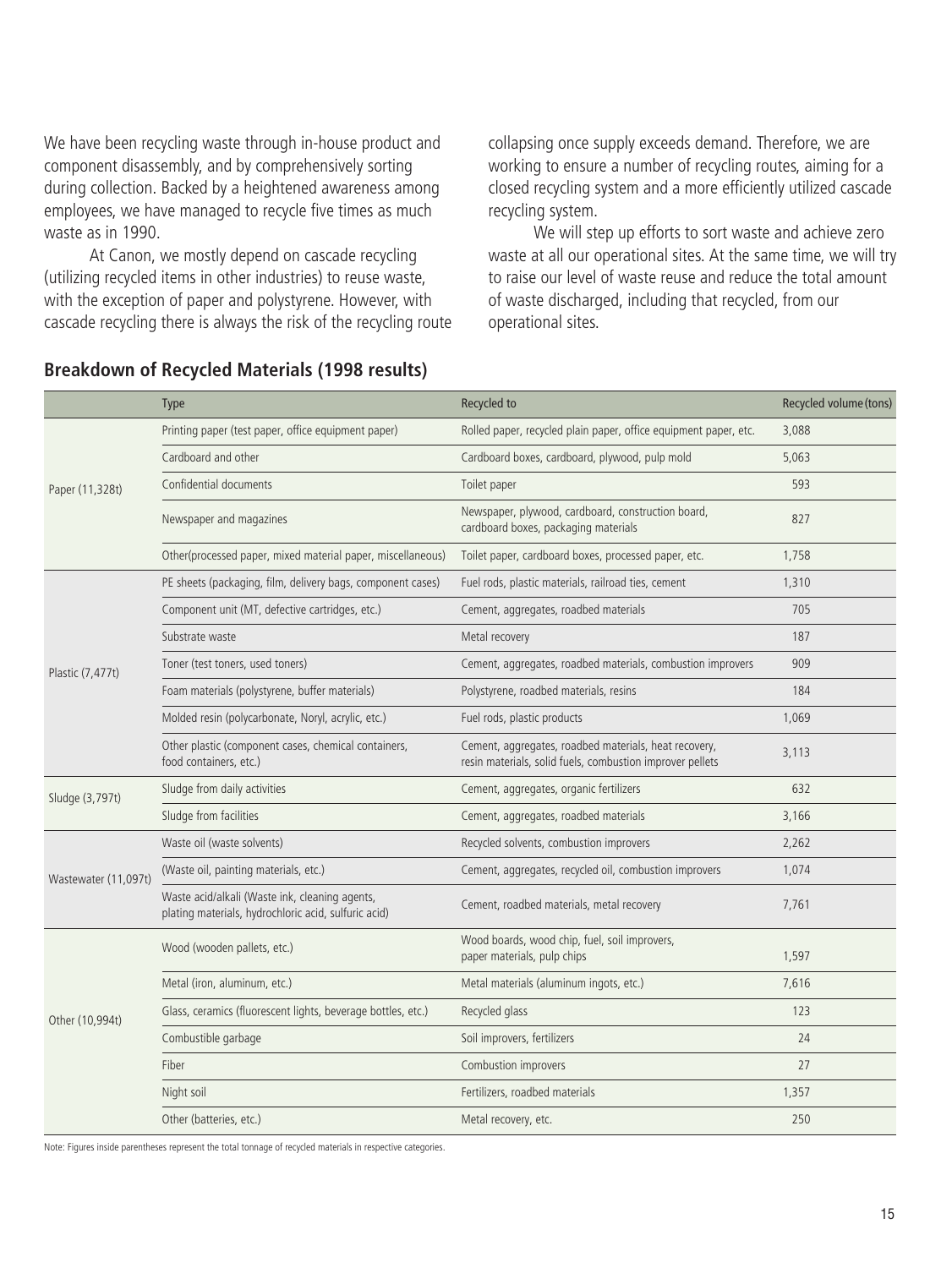## **Control of Chemical Substances**

It goes without saying that chemical substances have made great contributions to our society; on the other hand, their inappropriate use and disposal are seriously affecting the environment. We believe that safety must be ensured at all stages of product lives, from their development and production to their use, recycling and disposal, and we have stepped up

efforts in the control of chemical substances since 1996. In 1998, we newly added endocrine disrupters to the list of controlled substances made in 1996. Our reduction activities are carried out according to PRTRs, including the tracking of usage, amounts transferred to products and amounts discharged.

| Rank | <b>Control Level</b> | Applicable Chemical Substances                                                                                                                   | Number of substances |       |
|------|----------------------|--------------------------------------------------------------------------------------------------------------------------------------------------|----------------------|-------|
|      |                      | • Chemical weapon substances designated by the Chemical Weapons Convention                                                                       |                      |       |
|      |                      | • Type 1 and Type 2 substances designated by the Law Concerning Examination and<br>Regulation of Manufacture, etc., of Chemical Substances       |                      |       |
| A    | Banned               | • Substances the manufacturing of which is banned by the Industrial Safety and Health Law                                                        | 170                  |       |
|      |                      | $\bullet$ Type 1 specified substances designated by the Prevention of Damage from Designated Substances Law                                      |                      |       |
|      |                      | ● Part of health-related items in the Water Pollution Control Law                                                                                |                      |       |
|      |                      | • Designated substances under the Law Concerning the Protection of the Ozone Layer                                                               |                      |       |
|      |                      | • Specified types of dust designated by the Air Pollution Control Law                                                                            |                      |       |
|      |                      | • Substances designated by the Air Quality Preservation Standard (3 substances)                                                                  |                      |       |
|      |                      | • Priority Substances Hazardous to Air Quality (22 substances)                                                                                   |                      |       |
| B    | Reduced              | • Health-related substances designated by the Water Pollution Control Law                                                                        | 36                   |       |
|      |                      | • Global warming gases                                                                                                                           |                      |       |
|      |                      | • Substances restricted under laws concerning waste processing and cleaning (hazardous substances)                                               |                      | 1,968 |
|      |                      | • Substances designated by the Chemical Weapons Convention                                                                                       |                      |       |
|      |                      | . Poisons and substances of oral lethal dose (LD50) under 30mg/kg designated<br>by the Poisonous or Deleterious Substance Control Law            |                      |       |
|      |                      | . PRTR substances designated by OECD                                                                                                             |                      |       |
|      |                      | • Hazardous wastes designated by the Basel Convention                                                                                            |                      |       |
|      |                      | • Specified substances designated by the Law Concerning Examination and<br>Regulation of Manufacture, etc. of Chemical Substances                |                      |       |
|      | Emission/            | . Poisons and substances of oral lethal dose (LD50) under 100mg/kg designated<br>by the Poisonous or Deleterious Substance Control Law           |                      |       |
| C    | Production           | ● Organic solvents and specified substances designated by the Industrial Safety and Health Law                                                   | 1,762                |       |
|      | Controlled           | • Substances related to water (including substances to be monitored), air and<br>soil environment standard items under the Basic Environment Law |                      |       |
|      |                      | • Substances restricted under the Water Supply Law (46 items)                                                                                    |                      |       |
|      |                      | • Hazardous substances and specified substances designated by the Air Pollution Control Law                                                      |                      |       |
|      |                      | • Hazardous air-polluting substances designated by the Air Pollution Control Law (234 substances)                                                |                      |       |
|      |                      | • Substances designated by the Offensive Odor Control Law (22 substances)                                                                        |                      |       |
|      |                      | • Substances designated by chemical substances usage status survey conducted by Kanagawa Prefecture                                              |                      |       |
|      |                      | • Items subject to surveys for water quality preservation                                                                                        |                      |       |
|      |                      | • Endocrine disrupters (environmental hormones)                                                                                                  |                      |       |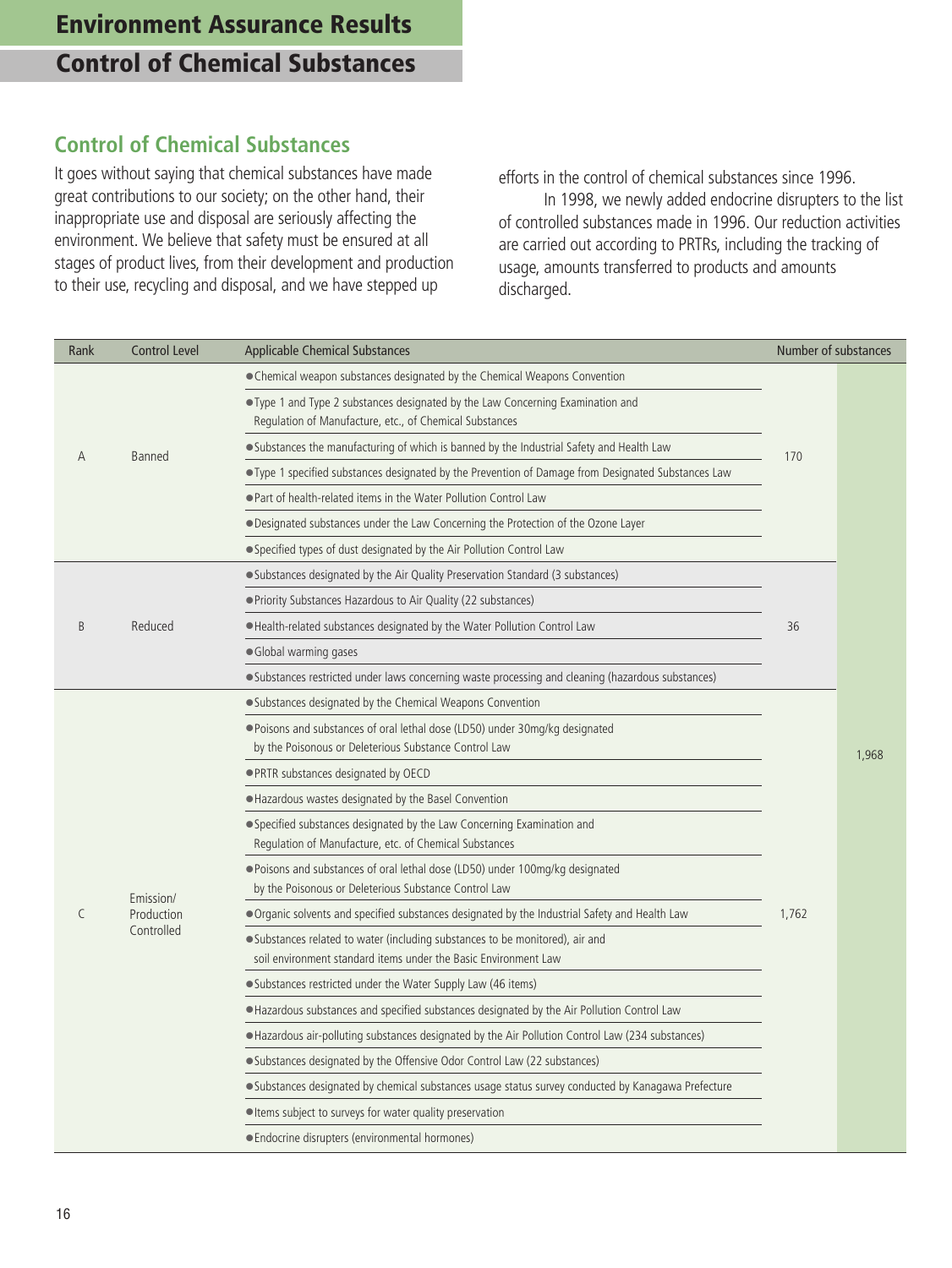## **1998 Control Balance Sheet (PRTR)**

The 1998 performance of the Canon Group under the Environment Agency's PRTR pilot operations for 178 substance groups, which began in 1997, was 2,023 tons in terms of the total amount used. Of this total, 19% was emitted as exhaust,

wastewater and waste matter. Exhaust control, such as the recovery and removal of substances contained in exhaust, is becoming an important issue, since those released into the atmosphere account for 94% of those emitted.

(Unit: tons/year)

|                |                |                                    |                  |                         |                                  |                         |                        |                     | (UIIIL. LUIIS/ year) |
|----------------|----------------|------------------------------------|------------------|-------------------------|----------------------------------|-------------------------|------------------------|---------------------|----------------------|
| N <sub>O</sub> | Substance #    | Substance                          | Volume<br>of use | Transfer<br>to products | Emissions into<br>the atmosphere | Discharge<br>into water | Production<br>of waste | Recycled<br>volume  | Removal<br>volume    |
| $\overline{1}$ | $\mathbf{1}$   | Zinc and zinc compounds            | 54.17            | 49.90                   | $\overline{0}$                   | 0.07                    | 0.12                   | 3.86                | 0.22                 |
| 2              | $\overline{2}$ | Acryl amide                        | 1.24             | $\mathbb O$             | $\mathbb O$                      | 0.03                    | $\mathsf{0}$           | 1.21                | $\mathbb O$          |
| 3              | 15             | Hydrogen chloride                  | 569.92           | 1.43                    | 210.24                           | 0.35                    | 0.07                   | 73.60               | 284.23               |
| $\overline{4}$ | 21             | Xylene                             | 28.95            | 0.04                    | 16.84                            | $\mathbb O$             | 0.12                   | 10.05               | 1.90                 |
| 5              | 24             | Chromium compounds (Hexavalent)    | 4.67             | 0.29                    | $\mathbf 0$                      | $\mathbf 0$             | $\mathbb O$            | 3.65                | 0.73                 |
| 6              | 37             | Cyanide compounds                  | 0.85             | $\mathbb O$             | $\overline{0}$                   | $\mathbf{0}$            | 0.42                   | 0.04                | 0.39                 |
| $\overline{7}$ | 42             | 1,4-Dioxane                        | 3.09             | $\mathbf 0$             | 2.65                             | $\mathbb O$             | $\mathbb O$            | 0.44                | $\mathsf{O}\xspace$  |
| 8              | 50             | Dichloromethane                    | 165.68           | 19.44                   | 38.06                            | $\mathbb O$             | $\mathbf 0$            | 108.18              | $\mathbb O$          |
| 9              | 58             | N,N-Dimethylformamide              | 130.42           | $\mathbb O$             | 5.11                             | $\mathbf{0}$            | $\mathbf{0}$           | 125.31              | $\mathbf{0}$         |
| 10             | 61             | Oxalic acid                        | 5.35             | $\mathbf 0$             | 0.30                             | 0.05                    | 4.52                   | 0.46                | 0.02                 |
| 11             | 63             | Styrene (monomer)                  | 313.43           | 310.71                  | 0.08                             | $\mathbb O$             | $\mathbb O$            | 2.64                | 0                    |
| 12             | 68             | Copper and copper compounds        | 225.00           | 86.63                   | $\overline{0}$                   | 1.00                    | $\overline{0}$         | 137.37              | $\overline{0}$       |
| 13             | 79             | Toluene                            | 94.50            | 2.84                    | 65.64                            | $\mathbb O$             | 3.25                   | 22.77               | $\mathbb O$          |
| 14             | 80             | Lead and lead compounds            | 13.88            | 5.60                    | 0.03                             | $\mathbb O$             | 1.06                   | 7.19                | $\overline{0}$       |
| 15             | 81             | Nickel compounds                   | 178.39           | 151.39                  | $\overline{0}$                   | 0.10                    | 3.11                   | 23.48               | 0.31                 |
| 16             | 83             | Thiram                             | 0.26             | 0.26                    | $\mathsf{O}\xspace$              | $\mathbf{0}$            | $\mathsf{O}\xspace$    | $\mathbb O$         | $\mathbb O$          |
| 17             | 94             | Hydrogen fluoride                  | 21.54            | 0                       | 0.11                             | 1.23                    | $\mathbb O$            | 20.20               | $\mathbb O$          |
| 18             | 95             | Fluorine                           | 0.20             | $\mathbf{0}$            | $\overline{0}$                   | $\mathbf{0}$            | $\overline{0}$         | $\overline{0}$      | 0.20                 |
| 19             | 96             | Fluorine compounds (inorganic)     | 27.04            | 18.86                   | $\mathbb O$                      | $\mathbf 0$             | 8.18                   | $\mathbf 0$         | $\mathsf{O}\xspace$  |
| 20             | 104            | Boron and boron compounds          | 0.71             | $\mathbf 0$             | $\overline{0}$                   | $\mathbb O$             | 0.13                   | 0.58                | $\mathbf 0$          |
| 21             | 105            | Formaldehyde                       | 9.80             | $\mathbb O$             | 7.35                             | $\mathbf{0}$            | $\overline{0}$         | 2.45                | $\mathbf{0}$         |
| 22             | 107            | Manganese and manganese compounds  | 1.02             | $\mathbf 0$             | $\mathbb O$                      | $\mathbf 0$             | $\mathbb O$            | 1.01                | 0.01                 |
| 23             | 118            | Aluminum compounds (soluble salts) | 110.68           | 21.68                   | $\mathbf 0$                      | 0.83                    | 0.26                   | 68.83               | 19.08                |
| 24             | 121            | Ethanolamine                       | 20.08            | 12.97                   | 7.11                             | $\mathbb O$             | $\overline{0}$         | $\overline{0}$      | $\overline{0}$       |
| 25             | 124            | 2-Etoxyethanol                     | 2.19             | 0.79                    | 1.40                             | $\mathbb O$             | $\mathbf 0$            | $\mathbf 0$         | $\mathbb O$          |
| 26             | 133            | Methyl chloride                    | 10.79            | 8.10                    | 0.04                             | $\mathbb O$             | $\mathbf 0$            | 2.65                | $\mathbf 0$          |
| 27             | 134            | 2-Etoxyethanol acetate             | 3.06             | $\mathbb O$             | 3.06                             | $\mathsf{O}\xspace$     | $\mathsf{O}\xspace$    | $\mathsf{O}\xspace$ | $\mathbb O$          |
| 28             | 142            | Diphenylamine                      | 1.78             | $\mathbb O$             | $\mathsf{O}\xspace$              | $\mathsf{O}\xspace$     | $\mathbf 0$            | 1.78                | $\mathbb O$          |
| 29             | 147            | Silicon carbide                    | 1.11             | $\mathbb O$             | $\mathsf{O}\xspace$              | $\mathbb O$             | $\mathsf{O}\xspace$    | 1.11                | $\mathsf{O}\xspace$  |
| 30             | 149            | Tetrahydrofuran                    | 24.01            | 0.92                    | 15.34                            | $\mathbb O$             | $\mathsf{O}\xspace$    | 7.75                | $\mathsf{O}\xspace$  |
|                |                | Total                              | 2,023.81         | 691.85                  | 373.36                           | 3.66                    | 21.24                  | 626.61              | 307.09               |

Notes: 1. Substances designated under PRTR: Environmental Agency's 178 substances

2. Offices with no use of subject substances (16 sites): Kosugi Office, Canon Research Center, Meguro Office, Utsunomiya Plant (Kanuma Branch), Fukushima Plant, Canon Electronics (headquarters, Yamada and Misato plants), Copyer (headquarters, Tachikawa Plant), Canon Precision, Hanawa Seiki, Canon Chemicals (Totsuka Plant), Canon Aptex (headquarters, Shimomaruko Office), Miyazaki Daishin Canon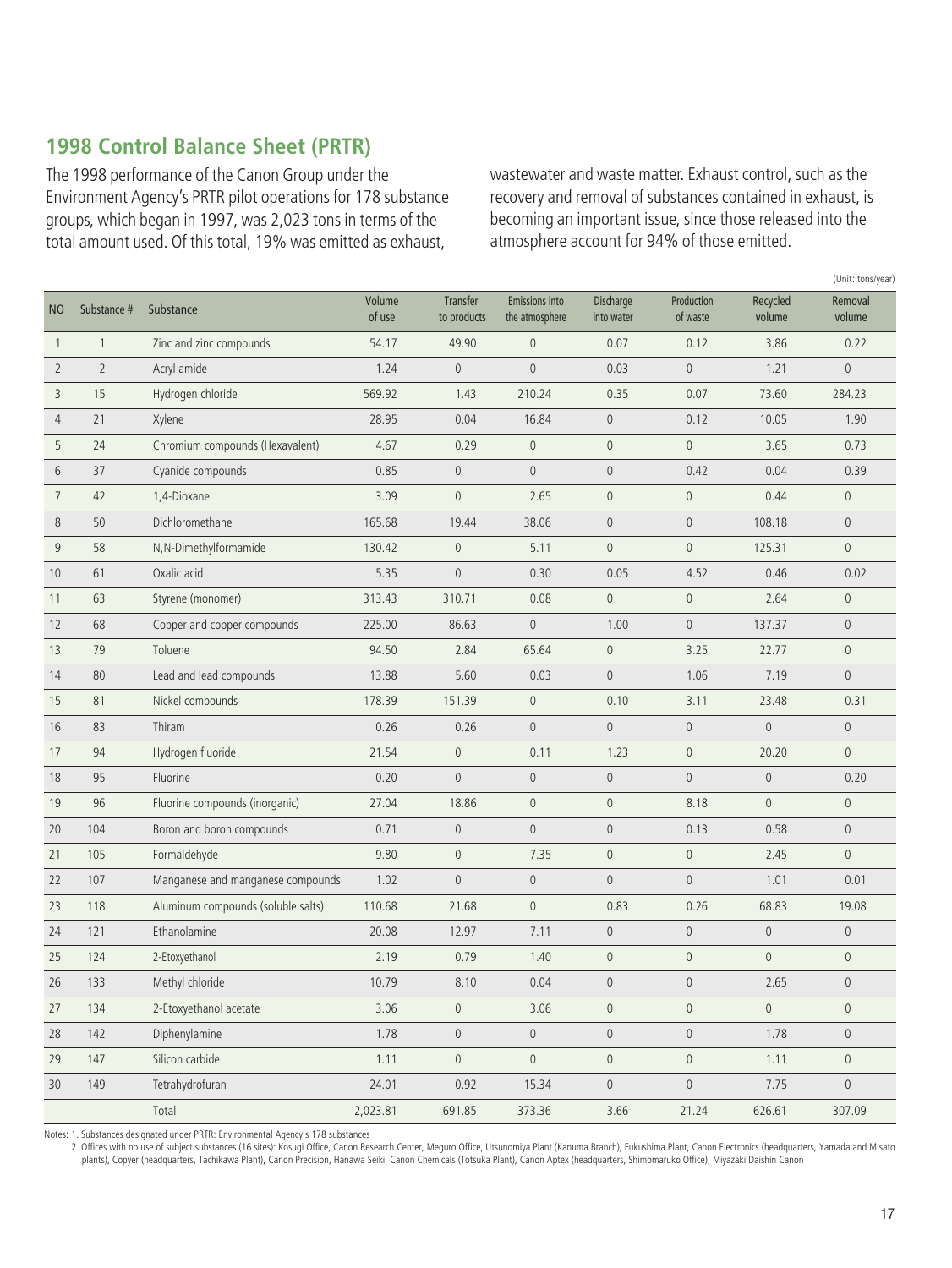### **Elimination of Substances Harmful to the Ozone Layer**

Since 1987, Canon has striven to halt its use of chlorofluorocarbons (CFCs), trichloroethane, and hydro chlorofluorocarbons (HCFCs). Each of these substances is a factor in the destruction of the ozone layer, an environmental issue that was taken up globally in the 1980s. We approached this matter comprehensively, utilizing a wide range of technology. Specifically, in our production processes we have switched to product cleaning with water, selected and developed alternative solvents and reviewed our methods, including the removal of cleaning processes in certain cases. As a result, we eliminated CFCs from our production in 1992, trichloroethane in 1993, and HCFCs in 1995.

#### **Elimination of Substances Harmful to the Ozone Layer**

|                 | <b>Year Fliminated</b> | 4th UNEP Abolition Deadline* |
|-----------------|------------------------|------------------------------|
| CFCs            | 1992                   | 1996                         |
| Trichloroethane | 1993                   | 1996                         |
| <b>HCFCs</b>    | 1995                   | 2020                         |

\*Reduction/Elimination deadline under the Fourth Montreal Protocol

## **Elimination of Organic Chlorine Solvents**

We have striven since 1993 to halt our use of organic chlorine solvents, which have been found to have carcinogenic properties. At the time, these solvents were mostly used for cleaning, so we concentrated our reduction efforts in this area. Consequently, we successfully ceased using these substances in cleaning processes in 1997. As for dichloromethane, the remaining organic chlorine solvent we have used, we installed recovery devices at all exhaust emission outlets and have strictly maintained the internal standard of limiting dichloromethane emissions to 10 parts per million (ppm) or less.

To a large extent, by 1998 we have been able to find alternatives to dichloromethane in non-cleaning applications. We expect to completely cease usage of this substance at Canon sites by 2000.

#### **1998 Chlorine Organic Solvents Usage**

|                                      | , ,             |
|--------------------------------------|-----------------|
|                                      | <b>Status</b>   |
| Tetrachloroethylene                  | Eliminated 1996 |
| Trichloroethylene                    | Eliminated 1996 |
| Dichloromethane (for cleaning)       | Eliminated 1997 |
| Dichloromethane (for other purposes) | 140             |

#### **Elimination Status of Organic Chlorine Solvents**

Dichloromethane (non-cleaning) Tetrachloroethylene Dichloromethane (cleaning)

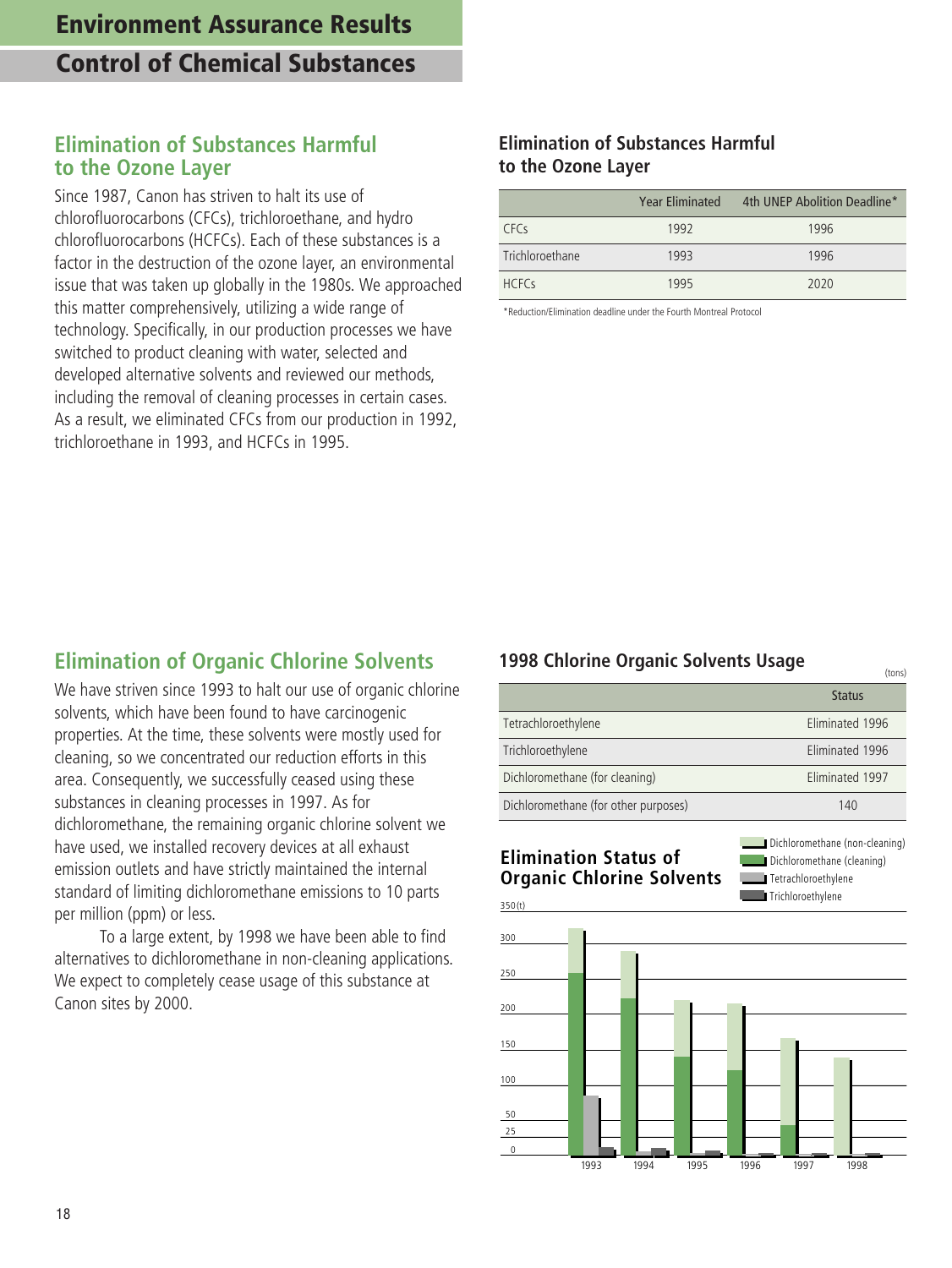#### **Reduction of Hazardous Chemical Substance Emissions**

Canon's efforts in this area are to reduce the volume of hazardous chemical substance emissions (exhaust, wastewater and waste matter) by 20% by the end of 2000 from the 1996 level. We succeeded in reducing these emissions in 1997, but they increased in 1998 owing to a rise in the amounts of these substances used in our operations. In 1998, our operations discharged 1,452 tons of these substances, 80% of which were hydrogen chloride, methanol, isopropyl alcohol and monochlorobenzene. Efforts to reduce these substances will be continued via thorough material management, switching to safer substances not included in the control list, and recovery/removal at the point of discharge.

#### **1998 Hazardous Chemical Substance Emissions**

| Control Level |         | Production |       | Total   |
|---------------|---------|------------|-------|---------|
|               | Air     | Water      | Waste |         |
| Rank A        | 38.1    | 0.0        | 0.0   | 38.1    |
| Rank B        | 31.3    | 0.1        | 4.3   | 35.7    |
| Rank C        | 1.148.5 | 137.6      | 91.9  | 1,378.0 |

Note: For details of ranks, please see page 16 (Chemical Substance Control)

#### 2,000 (tons) **Total Emission of Hazardous Chemical Substances**



(tons)



## **Dioxin Countermeasures**

Canon has reconsidered its dependency on incineration for the disposal of waste material. In particular, we are abolishing incinerators by improving our waste sorting and recycling in order to deal with the problem of dioxins.

We reduced the number of incinerators to a single facility in 1998, from 24 in 1996. The remaining unit handles waste fluid. We established countermeasures for exhaust fumes from this furnace in 1993, and the dioxins measured at the exhaust outlet in 1998 were 0.00053 ng-TEQ/m3N, well below the government's recommendation of 10 ng-TEQ/m3N (under a partial revision to the Air Pollution Control Act Enforcement Ordinance announced on August 29, 1997). We are now considering the development of a new technology for our waste fluid incinerator that will make disposal possible without incineration in the near future.

#### **1998 Incinerator Reduction**

| <b>Type</b>                  | Number of units reduced  |
|------------------------------|--------------------------|
| Small incinerators           | 7                        |
| Rubbish furnaces             | $\overline{\mathcal{E}}$ |
| General-purpose incinerators | $\mathcal{D}$            |
| Shaft furnaces               | $\mathcal{P}$            |
| Gasification furnaces        | $\mathcal{D}$            |
| High-polymer incinerator     |                          |
| Smokeless incinerator        |                          |
| Total                        | 13                       |

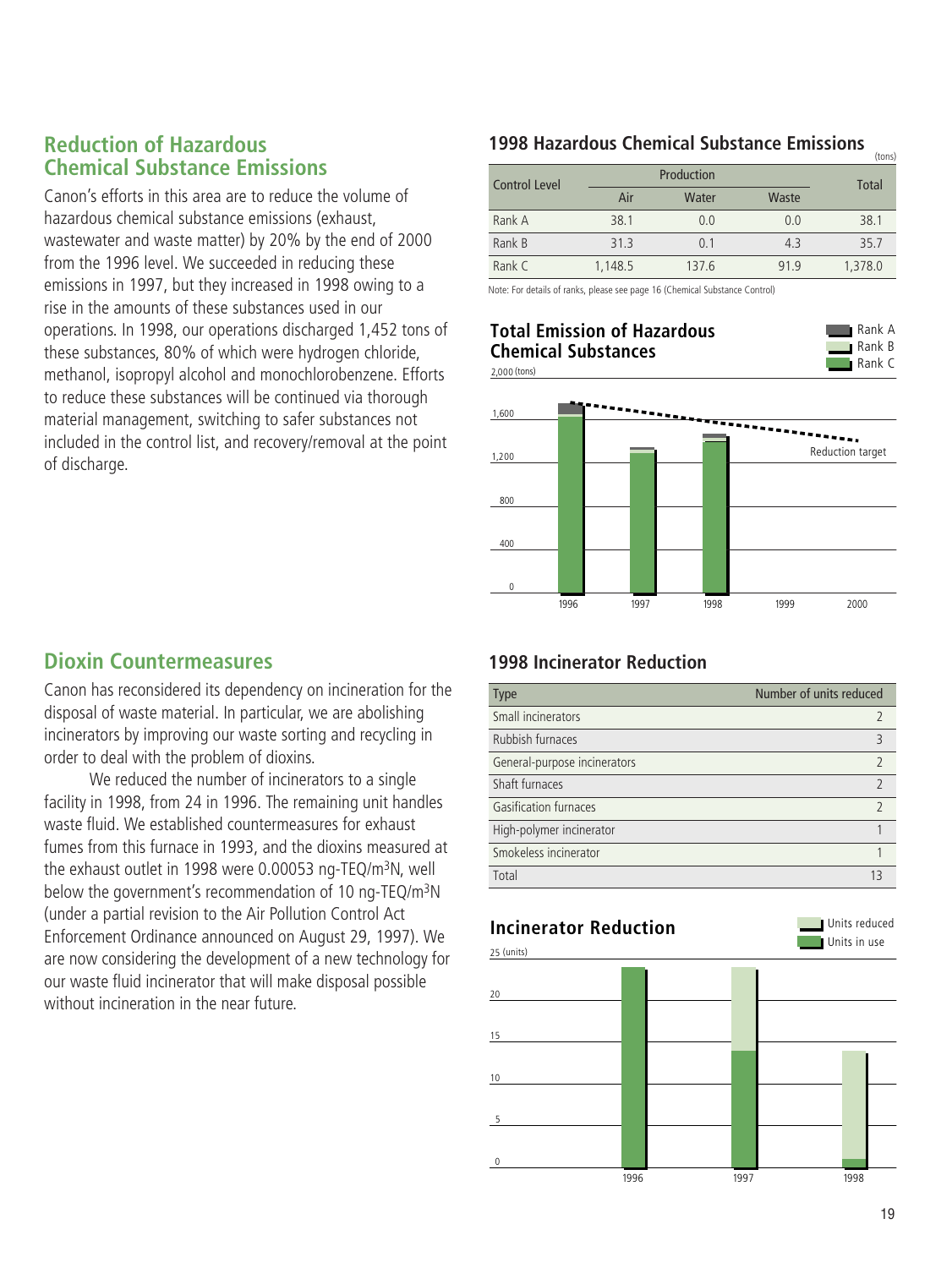# **Acquiring ISO Certification**

Canon is promoting environmental management in accordance with ISO 14001 international standards to step up, and implement in a more systematic and efficient manner environment assurance activities at sites. In 1995, Canon Inc.'s Ami and Ueno Chemical Products plants became the first production sites in the Canon Group to acquire certification under BS7750, the British environmental management standard that formed the basis of ISO 14001.

In 1998, three sites, including two that have both R&D and production functions, acquired ISO 14001 certification. We also intend to step up efforts to acquire this certification at sales sites.

## **Environmental Auditing by the Headquarters**

As a supplement to environmental surveillance by certified outside organizations, we conduct internal environmental auditing through Canon Inc.'s headquarters Environmental Engineering Center. The purpose of these activities is to inspect the actual environmental management conditions at Canon Group operational sites from a third-party standpoint. The specialized Environmental Engineering Center organizes teams and conducts inspections covering 156 items. The results are digitally assessed at four levels and reported to Canon Inc. President and C.E.O. Fujio Mitarai. Operational sites are required to take prompt steps to improve their environmental performance as indicated by audit results. This system supports more objective environment assurance activities.

Environmental auditing through the headquarters was conducted at eight operational sites in 1998. In addition, auditing is scheduled so that every site is inspected biannually.

## **ISO Certified Sites and Subsidiaries**

| Site/Subsidiary                            | Certification Date (y/m) |
|--------------------------------------------|--------------------------|
| Ami Plant                                  | 1995.02                  |
| Ueno Chemical Products Plant               | 1995.02                  |
| <b>Toride Plant</b>                        | 1995.05                  |
| Fukushima Plant                            | 1995.09                  |
| Hirosaki Seiki Ishiwatari/Kitawaoku plants | 1995.09                  |
| Canon Electronics Misato Plant             | 1995.10                  |
| Canon Aptex                                | 1995.11                  |
| Nagahama Canon                             | 1995.12                  |
| Utsunomiya Plant                           | 1996.01                  |
| Oita Canon                                 | 1996.01                  |
| Nippon Typewriter                          | 1996.07                  |
| Canon Chemicals Tsukuba Headquarters       | 1996.07                  |
| Copyer Kofu Plant                          | 1996.11                  |
| Copyer Fukui Plant                         | 1996.11                  |
| Copyer Tachikawa Plant                     | 1996.11                  |
| Canon Components                           | 1997.02                  |
| Hanawa Seiki                               | 1997.02                  |
| Miyazaki Daishin Canon                     | 1997.03                  |
| Canon Chemicals Iwama Plant                | 1997.04                  |
| Utsunomiya Optical Products Operations     | 1997.12                  |
| Canon Chemicals Ishige Plant               | 1998.01                  |
| Tamagawa Plant                             | 1998.11                  |
| Hiratsuka Development Center               | 1998.12                  |

## **1998 Auditing**

| <b>Site</b>                            | Auditing month  |
|----------------------------------------|-----------------|
| Oita Canon                             |                 |
| Utsunomiya Plant                       | 3               |
| Canon Components                       | 4               |
| Canon Chemicals Tsukuba Headquarters   | 5               |
| Canon Chemicals Ishige Plant           | $6\overline{6}$ |
| Miyazaki Daishin Canon                 |                 |
| Utsunomiya Optical Products Operations | 10              |
| Canon Chemicals Iwama Plant            |                 |

# **Number of Audited Sites**

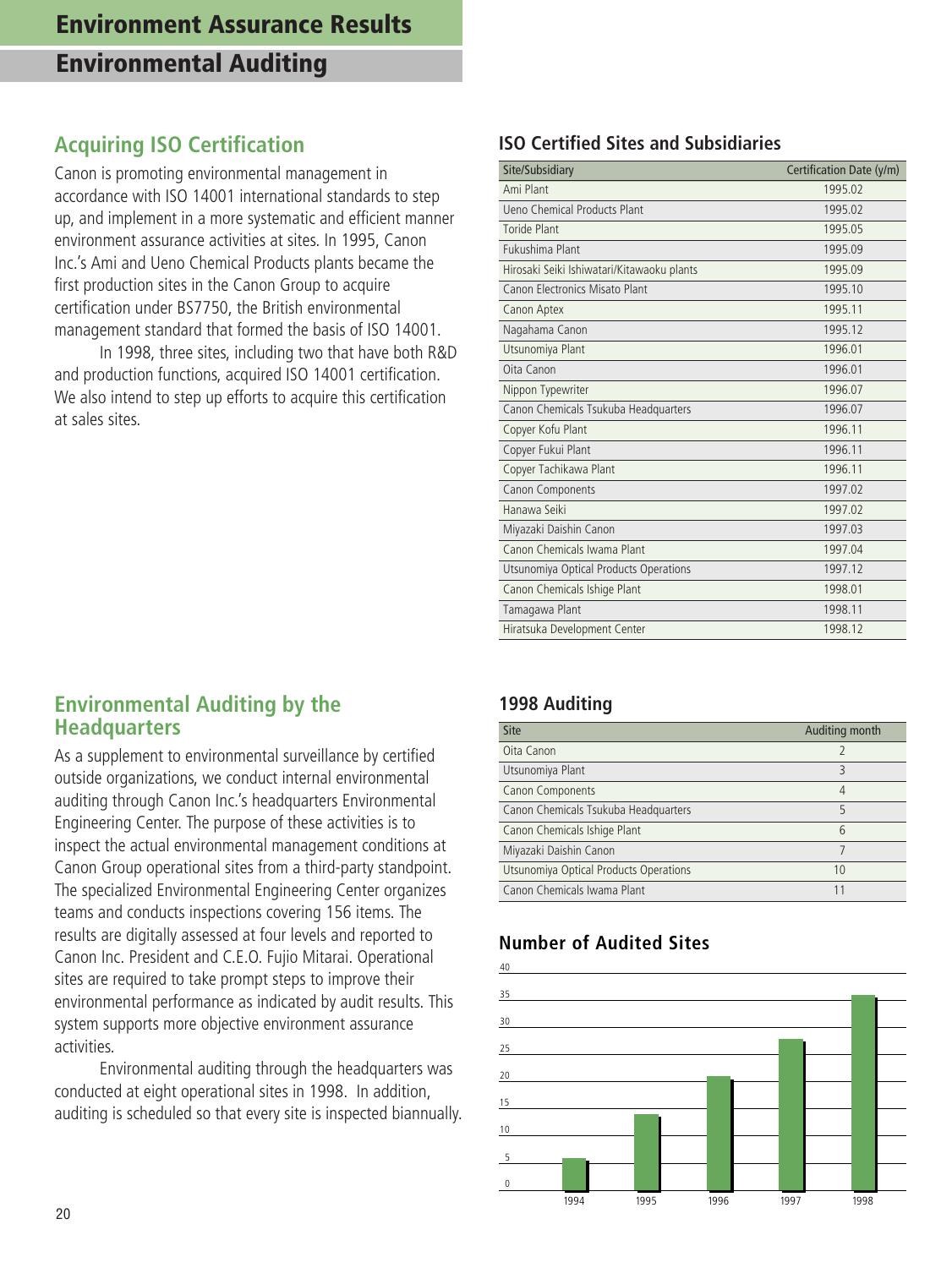## **Environmental Analysis and Measurement**

Canon Inc.'s Environmental Engineering Center incorporates an Environmental Measurement Certifier and Working Environment Measurement Function, which collectively analyze our operational sites from an environmental standpoint. Under this system, we conduct high-level environmental analyses with speed and efficiency by adopting advanced analytical instruments and experts in analysis.

More than 87,000 samples were analyzed in 1998. As necessary, analysts were sent to sites, and measurement certifications were issued. We continuously work to improve our analysis techniques and accuracy, with the goal of becoming a leader in the environmental analysis field.

#### **1998 Environmental Analysis**

| Number of samples analyzed | 87,012                                  |  |  |
|----------------------------|-----------------------------------------|--|--|
| Areas of Analysis          | Water, air, odor, soil, waste,          |  |  |
|                            | operating environment, noise, vibration |  |  |

#### **Main Analyzing Equipment**

| lon chromatograph                            |
|----------------------------------------------|
| Gas chromatograph                            |
| High-performance liquid chromatograph        |
| Induced coupled plasma (ICP) spectrometer    |
| X-ray fluorescence spectrometer              |
| BOD automatic analyzer                       |
| Fluorine automatic distilling equipment      |
| Gas chromatograph mass spectrometer-addition |

Installed in 1998

# **Environment Assurance Results**

#### **Green Procurement**

#### **Green Procurement**

Canon has established green product procurement standards incorporating seven corporate constitution and 11 product criteria. With the cooperation of our vendors, we use these standards to assess the components and materials we procure. We firmly believe in the importance of using components and materials that have the least environmental impact possible in order to improve the ecological value of our products.

In 1998, we accumulated corporate constitution data on 808 companies, equivalent to 94% of our suppliers in terms of purchase value. We have recommended green procurement for items used in-house, as well, and have added 470 office supplies to a list of certified products. In addition to assessing supplies, we have also held study meetings to promote environmental activities with 31 vendors. In the future, we will continue to assess products supplied to the Canon Group.

#### **1998 Green Procurement Evaluation**

| <b>Green Evaluation</b>  |                                 | Number of vendors                        |     |
|--------------------------|---------------------------------|------------------------------------------|-----|
|                          | Company constitution evaluation |                                          | 808 |
|                          |                                 | (semiconductors,                         |     |
|                          |                                 | transformers, motors,                    |     |
|                          | Electronic parts                | printed circuit boards (PCBs),           | 144 |
| Product<br>evaluation    |                                 | electric wire, batteries,                |     |
|                          |                                 | resistors, condensers and others)        |     |
|                          | Machinery parts                 | (Rubber rollers and others)              | 24  |
|                          | Raw materials                   | (Resins, steel sheets, paper and others) | 56  |
| <b>Green Recognition</b> |                                 | Number of items                          |     |
|                          | Office supplies                 |                                          | 470 |
|                          | Personal computers (PCs)        | Established standards                    |     |
|                          | Printed matter                  | Established standards                    |     |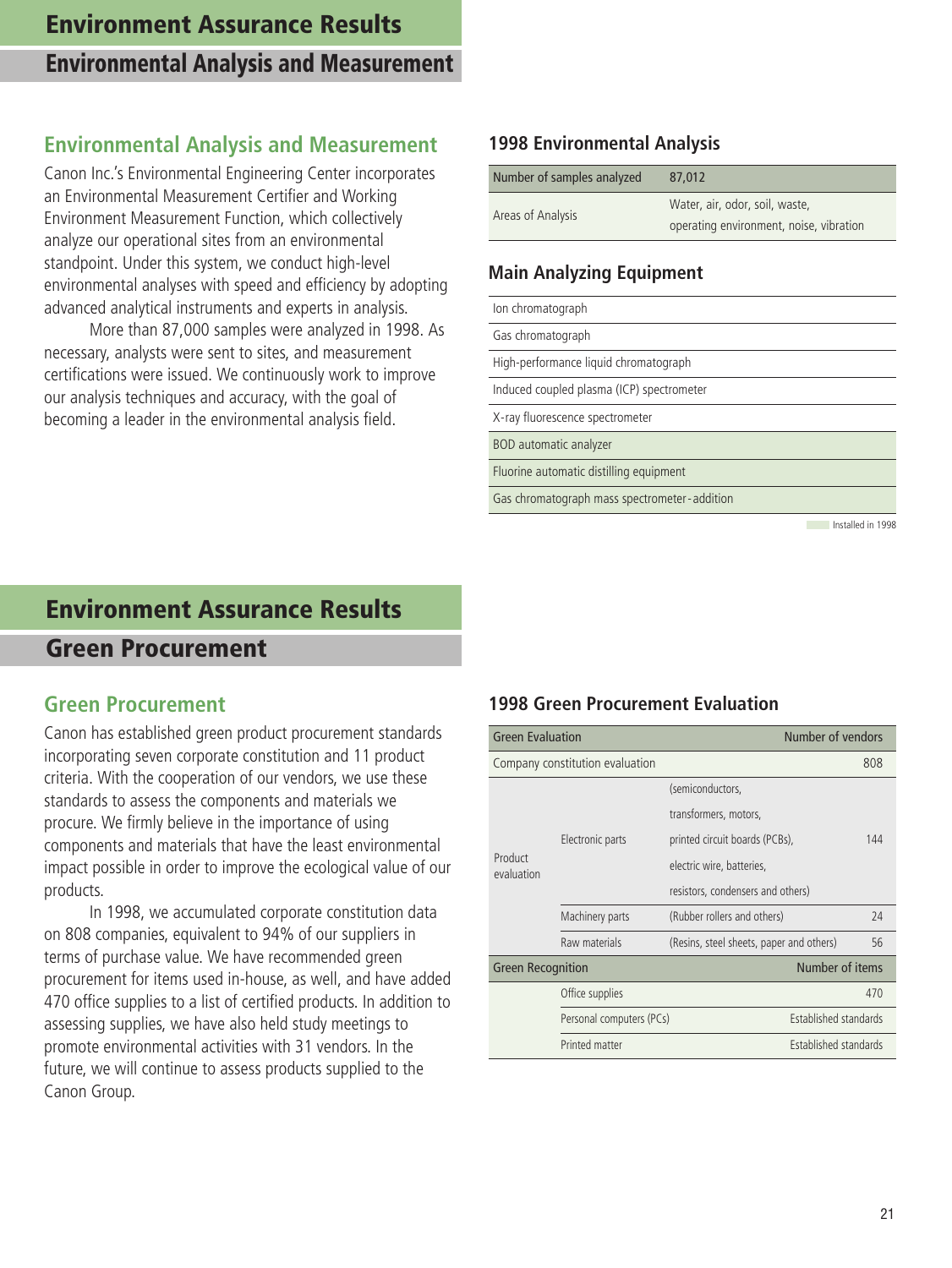## **Copying Machines**

Canon regards used products as an important global resource and are seriously engaged in their recycling. We always recycle products with four classifications in mind: high-degree reuse (product remanufacturing), parts reuse, recycling as materials and reuse as heat sources.

We commenced product remanufacturing in 1992 in the Americas and Europe and in 1998 in Japan, thereby completing an organization of three major global bases. Domestically, we recovered as many as 61,000 used copying machines in 1998 alone. After selecting those that can be remanufactured, we disassemble them, then sort parts and materials that can be reused.

The current recycling rate per remanufactured machine is 80%, but we are aiming for 100% by adopting more environmentally conscious designs and developing recycling technologies. We will assume an active role in the building of a resource circulating society through efforts to use recycled materials and improve the efficiency of used machine recovery operations.

## **Toner Cartridges**

The recycling of toner cartridges used in personal copying machines, laser beam printers and facsimile machines should lead to a great reduction in the impact our products on the environment. We began recovery and recycling activities in 1990 and are now engaged in recovery in 21 countries and recycling in the three regions of the Americas, Europe and Asia.

With awareness growing among users, the number recovered has gone up yearly in Japan as well as in other countries. In 1998, we recovered as much as 900 tons in Japan alone. The cartridges recovered in Japan are, together with those recovered in other Asia and Oceania, comprehensively recycled at Canon Dalian Business Machines in the People's Republic of China (PRC).

We intend to further increase our rate of used product recovery by working to achieve market cooperation.

# **1998 Copying Machine Recovery (Japan)** (Thousands of units)

| 'Year)          | 1994 | 1995 | 1996 | 1997 | 1998 |
|-----------------|------|------|------|------|------|
| Units recovered | 52   | 58   | 63   | 63   |      |

#### **1998 Recycled Ratio: 80%**



\*Inclusive of reuse of parts and remanufacturing of previously owned

#### **1998 Toner Cartridge Recovery (Japan)** (tons)

|                               |      |      |      |      | 1001121 |
|-------------------------------|------|------|------|------|---------|
| (Year)                        | 1994 | 1995 | 1996 | 1997 | 1998    |
| Weight of cartridge recovered | 368  | 461  | 580  | 713  | 879     |

#### **Recycled Ratio in the Second Half of 1998: 100% (Canon Dalian Business Machines)**

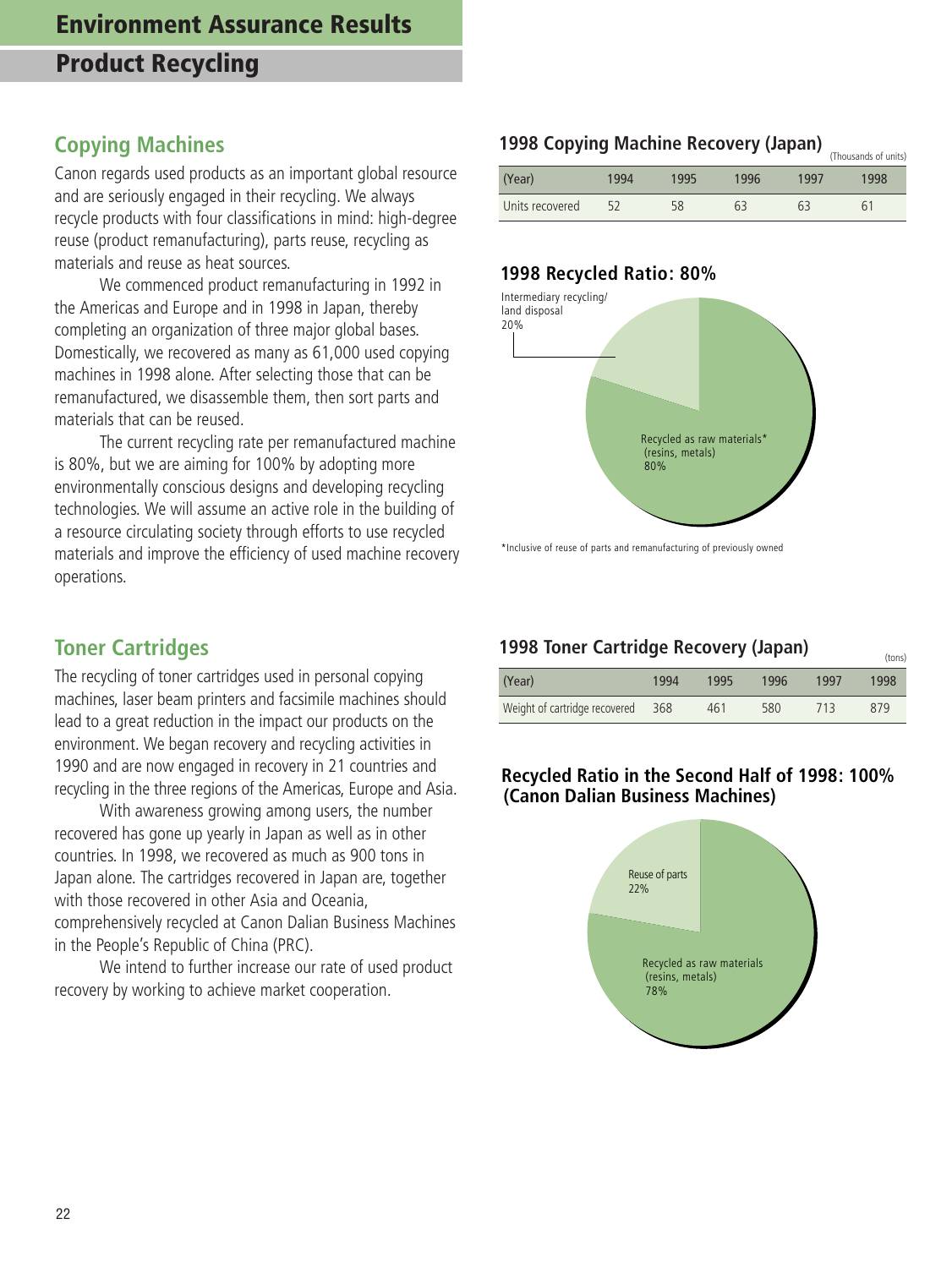## **Bubble Jet Ink Cartridges**

As with toner cartridges, we have been recovering and recycling Bubble Jet ink cartridges in Japan since 1996.

We recovered about four tons in 1998 and expect to recover six tons in 1999. Recycling is implemented according to the most efficient methods possible to avoid impacting the environment. By weight, we are recycling more than 97% of these cartridges. The distinctive aspect of our system is the closed recycling (reuse as parts) of the main resin used in the cartridges. We regenerate resins from used cartridges for parts in new ones. In the future, we plan to regenerate all the resins used in our ink cartridges.

With the cooperation of our customers, we also hope to increase the number of ink cartridges recovered and further enhance the efficiency of our recovery and recycling system.

## **1998 Bubble Jet Ink Cartridge Recovery Weight**

| (Year)          | 1996 | 1997 | 1998 |
|-----------------|------|------|------|
| Recovery weight |      |      |      |

#### **1998 Recycled Ratio: 97%**



#### **Polystyrene**

Canon has worked to reduce packaging materials since 1991. Polystyrene foam, in particular, has created serious problems in our society. As a first step to reducing this material in our packaging, we began switching to pulp molds and other buffer material that could easily be recycled. We also modified the designs of packaging materials.

In the second step, in 1998 we established a closed recycling system for polystyrene used in packaging within the Canon Group by recovering and remolding the foam. The amount recycled in 1998 was small in proportion to the total, but we intend to reduce the environmental impact of our packaging by combining the two efforts: reducing the amount used and further promoting the closed recycling system.

#### **1998 Polystyrene Recovery/Recycling**

| Recovered | (Breakdown)            |                       | Recycled |
|-----------|------------------------|-----------------------|----------|
|           | Sourced item packaging | Recovered from market |          |
| 49.1      | 32.6                   | 16.5                  | 10       |

Note: The amount recovered but not recycled in 1998 will be recycled in 1999.

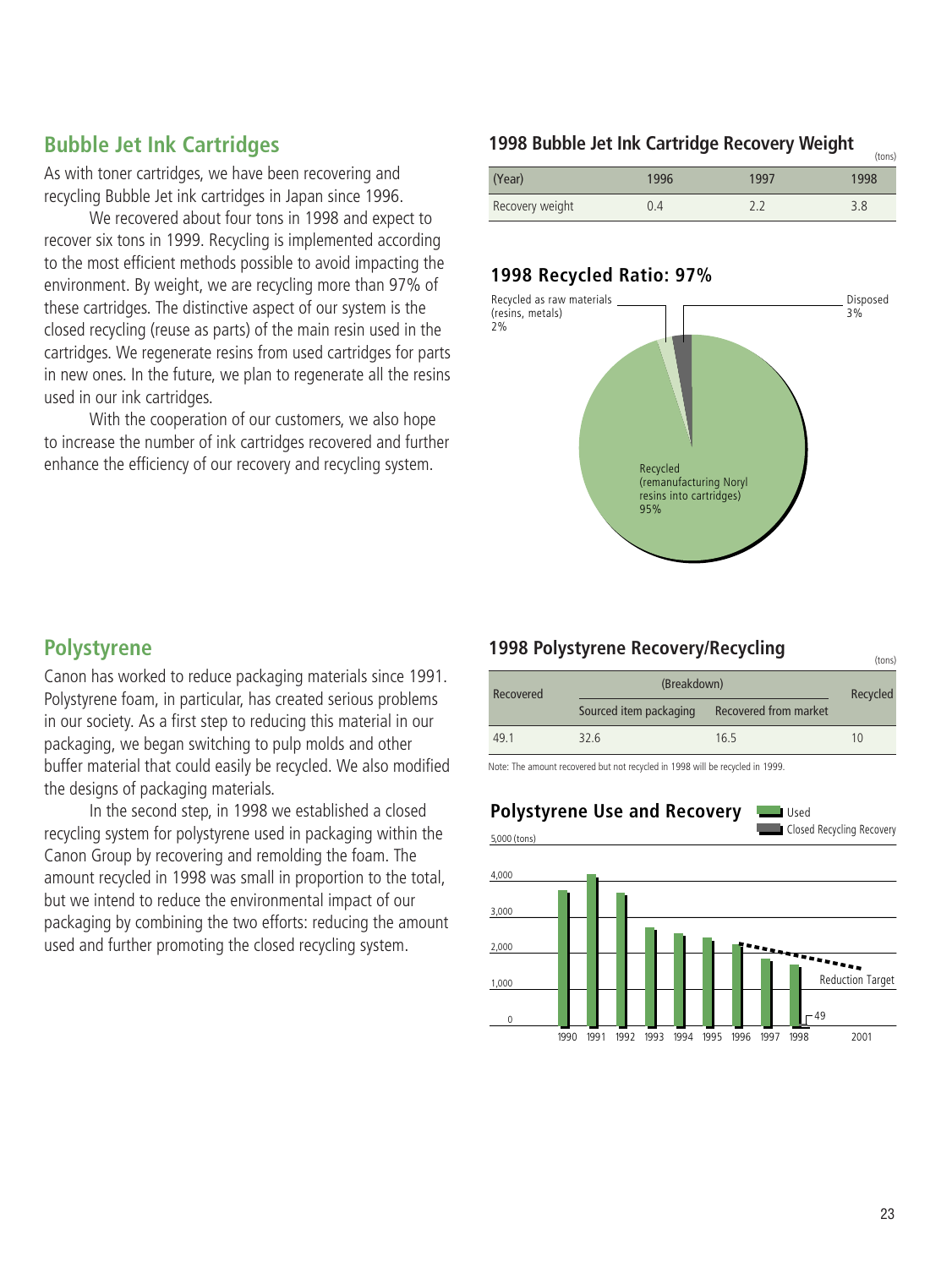## **Environmental Education**

We provide two kinds of training–that for people with responsibilities not directly related to the environment and specialized training–with the aim of getting all employees to incorporate environment assurance activities in their daily activities. Those who participate in environment assurance staff training and internal auditor development training are registered in Canon's training files and take leadership roles in their respective workplaces for environmental activities. New employees are required to undergo training to acquire basic knowledge of environmental issues and an understanding of how action guidelines can be put into practice. In 1998, we recorded the highest number of participants in these courses, an indication that our environment assurance activities have become firmly ingrained in our operations. The Canon Group will further improve its environmental education to implement concerted efforts to deal with global environmental issues.

# **Environment Assurance Results Industrial Safety**

#### **Working Environment**

The theme "Health Comes First" is clearly stated in our action guidelines, which is why we strive to maintain a healthy working environment for our employees. In this area, we survey even those workplaces not stipulated in the Industrial Safety and Health Law through our Analysis Center, which is registered as working environment inspection organization.

In 1998, measurements determined that we operated some workplaces at Category 2 and Category 3. However, we improved the air-conditioning and local ventilation at these facilities, making them compliant with a Category 1 classification. Canon maintains healthy working environments to ensure that its employees can work comfortably.

#### **Industrial Accidents**

All Canon employees are trained in five areas to prevent accidents: organization, tidiness, cleanliness, cleaning and business manners. Most of the accidents experienced at Canon are minor injuries, but we are endeavoring to maintain zero accidents by organizing a safety and sanitation committee at sites and conducting KYTs (danger forecast training) and safety patrols of workplaces.

#### **1998 Environment Education**

|                                            | 1.013011 |
|--------------------------------------------|----------|
| New Employee Training                      | 591      |
| Environment Assurance Staff Training       | 326      |
| Internal Auditor Development Training      | 140      |
| New Assistant Manager and Foreman Training | 45       |
| Total                                      | 1.102    |

(Person)

#### **Number of Participants in Environment Education**



#### **1998 Working Environment Inspection**

|                                   |            |            |            | (INDITIDEL OF MOTRDIACE) |
|-----------------------------------|------------|------------|------------|--------------------------|
|                                   | Category 1 | Category 2 | Category 3 | Total                    |
| Number of<br>workplaces inspected | 747        | 28         |            | 792                      |
|                                   |            |            | .          |                          |

Category 1: Working environments in which hazardous substances are used, but the workplace is operated satisfactorily, and maintenance conditions should be upheld.

Category 2: A working environment that ranks between Category 1 and Category 3, and requires improvements.

Category 3: A working environment in which significant environmental improvement is required.

#### **1998 Industrial Accidents**

|           | Accidents requiring<br>facility closing | Accidents not requiring<br>facility closing | Latent<br>accidents | Total |
|-----------|-----------------------------------------|---------------------------------------------|---------------------|-------|
| Accidents |                                         | 60                                          | 46                  | 114   |

(Number of cases)

Note: Data is for Canon Inc. only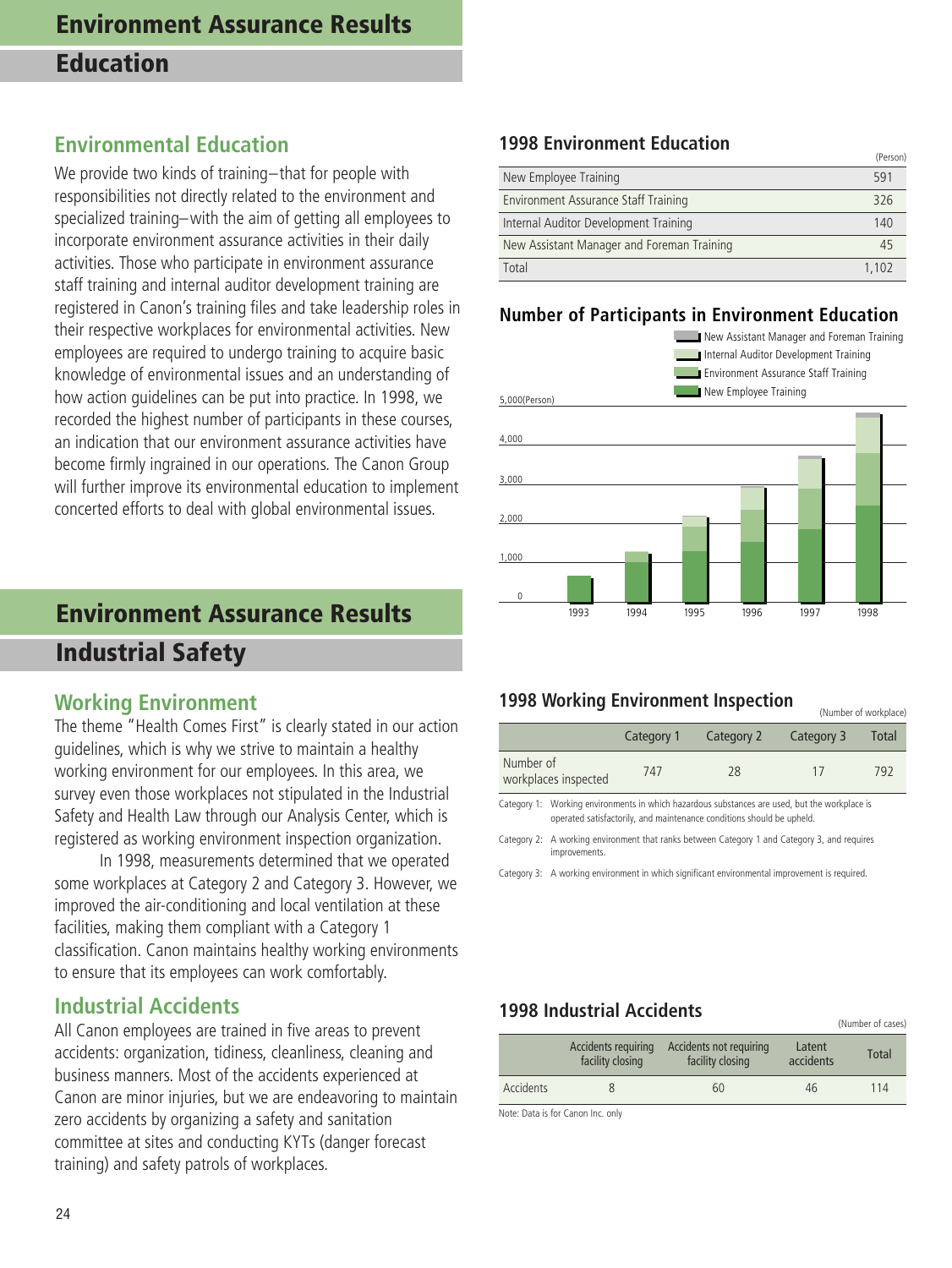Canon regards social contribution to be an important part of cooperation with the community and is engaged in a wide range of activities in the international arena and local communities. In 1998, we participated in advanced environmental conventions and exhibitions, including the Factor 4+ Congress and Trade Fair organized by the Wuppertal Institute for Climate, Environment, and Energy in Germany, as well as the Shiga Environmental Business Messe '98, the first environmental convention held at the prefectural level in Japan. We will continue to take part in environmental conservation initiatives worldwide, not to mention activities in the local community, and promote volunteer activities of our employees and their families.

#### **1998 Social Contribution Activities**

| <b>Headquarters</b>  |                                                                         |
|----------------------|-------------------------------------------------------------------------|
|                      | Aoyama Gakuin University (lecture course)                               |
| <b>Educational</b>   | Factor 4+ (trade fair)                                                  |
|                      | Shiga Environmental Business Messe '98                                  |
|                      | The 31st VE National Convention                                         |
|                      | Division of the Society of Polymer Science, Japan                       |
| Lectures             | The Coalition of Local Government<br>for Environmental Initiative Japan |
|                      | Harmony with the Earth: Gathering in Hyogo '98                          |
|                      | Japan Management Association                                            |
|                      | Other                                                                   |
| Writing contribution | 7 articles                                                              |

| Office/Plant                           |                                                                         |
|----------------------------------------|-------------------------------------------------------------------------|
| Headquarters                           | Neighborhood street cleanup                                             |
| Canon Research Center                  | Participation in greenery protection<br>activities in local communities |
| Utsunomiya Plant                       | Neighborhood cleanup                                                    |
| Toride Plant                           | Neighborhood street cleanup<br>Picking up cans                          |
| Ami Plant                              | Neighborhood cleanup around the plant<br>and JR Arakawa-Oki Station     |
| Fukushima Plant                        | Neighborhood cleanup                                                    |
| Utsunomiya Optical Products Operations | Neighborhood cleanup                                                    |
| Oita Canon                             | Neighborhood cleanup                                                    |
| Miyazaki Daishin Canon                 | Neighborhood cleanup                                                    |
| Nippon Typewriter                      | Neighborhood cleanup                                                    |

## **Awards**

Canon has received numerous awards from groups and organizations to commend its forward-looking stance in tackling global environmental issues and its efforts to develop environmental technologies.

In June 1998, we were presented with the Award for Excellence at the Green Purchasing Awards organized by the Green Purchasing Network for clearly defining green procurement standards and utilizing them in procuring materials, components and office supplies. In October 1998, we received the Prize of the Minister of Science and Technology Agency Award from the Japan Institute of Invention and Innovation for our energy-saving SURF (Surface Rapid Fusing) technology.

#### **Environment Assurance Awards**

| Date             | Awards                                                                                                                      | <b>Sponsoring Organization</b>                                   |
|------------------|-----------------------------------------------------------------------------------------------------------------------------|------------------------------------------------------------------|
|                  | November 1994 Tree-Planting Excellent Operations                                                                            | City of Hiratsuka                                                |
| June 1995        | <b>Environment Prize</b>                                                                                                    | Environmental Research Center<br>Nikkan Kogyo Shimbun Ltd.       |
| October 1995     | Japan Internal Audit Association Director's Award                                                                           | Japan Internal Audit Association                                 |
| January 1996     | Energy Conservation Vanguard 21<br>Natural Resources and Energy Agency Director<br>General's Award (for LBP-730, FC310/330) | Energy Conservation Center (Japan)                               |
| October 1996     | Excellence Award for Companies Excelling<br>in Appropriate Waste Disposal                                                   | City of Tokyo                                                    |
| March 1997       | Fiscal 1996 Environmentally Excellent Company Award<br>(Environmental Management Auditing)                                  | Ibaraki Prefecture                                               |
| <b>July 1997</b> | Environmental Preservation Award                                                                                            | Kanagawa Prefecture Environmental<br><b>Preservation Society</b> |
| June 1998        | Award for Excellence at the Green Purchasing Awards                                                                         | Green Purchasing Network                                         |
| October 1998     | The Prize of the Minister of Science and<br>Technology Agency Award<br>Invention Practice Service Prize                     | Japan Institute of Invention<br>and Innovation                   |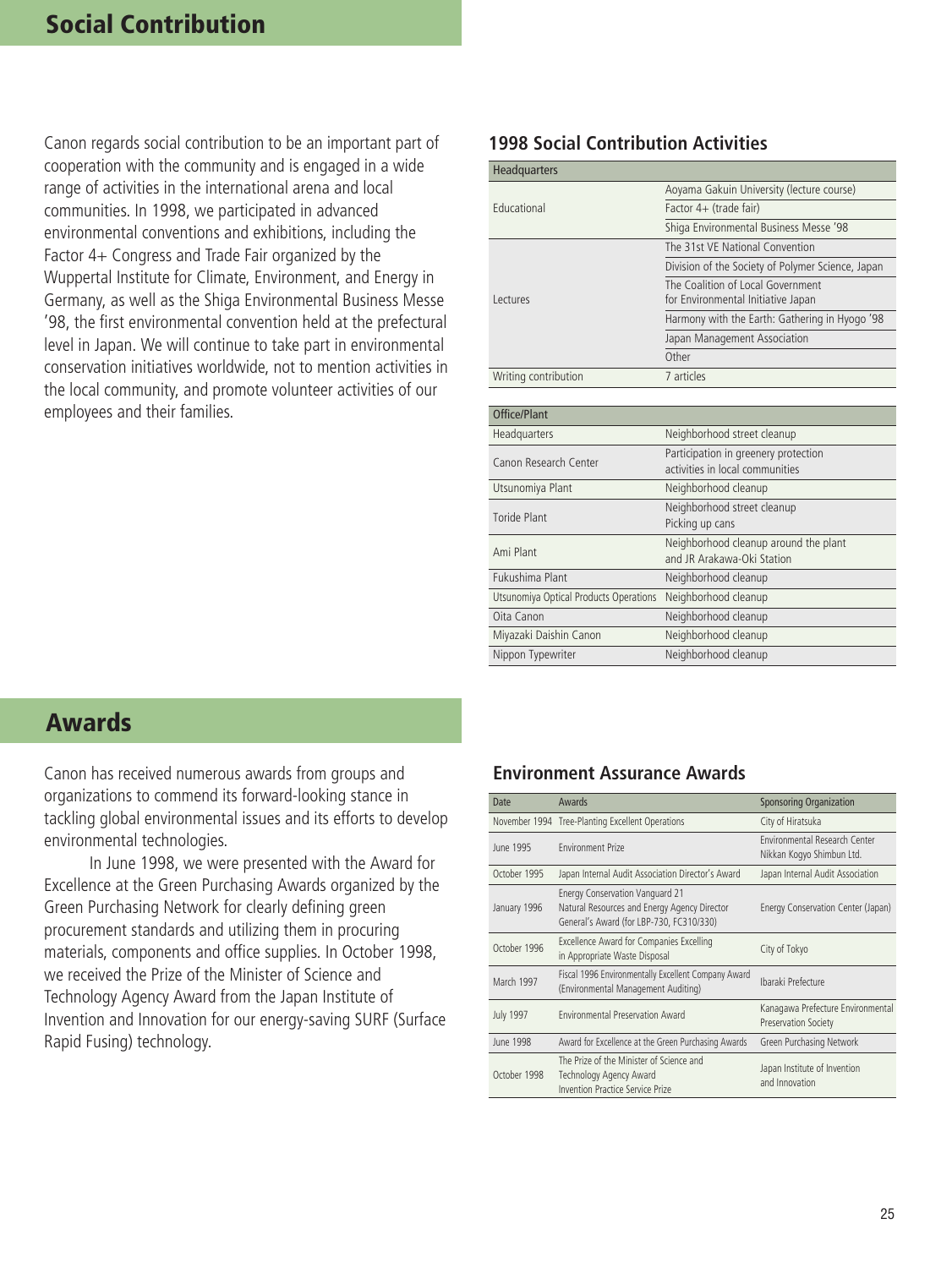|              |                                                                                                 | Canon's Response                                                                                   |                                                                                                                                              |
|--------------|-------------------------------------------------------------------------------------------------|----------------------------------------------------------------------------------------------------|----------------------------------------------------------------------------------------------------------------------------------------------|
|              | Issue/Trend                                                                                     | Organization                                                                                       | <b>Activities</b>                                                                                                                            |
| 1960         |                                                                                                 |                                                                                                    |                                                                                                                                              |
|              | Pollution Countermeasures Basic Law                                                             |                                                                                                    |                                                                                                                                              |
|              | Air Pollution Prevention Law & Noise Regulation Law<br>OECD Becomes involved in acid rain issue |                                                                                                    |                                                                                                                                              |
| 1970         |                                                                                                 |                                                                                                    |                                                                                                                                              |
|              | Love Canal Incident                                                                             |                                                                                                    |                                                                                                                                              |
|              | Water Pollution Prevention Law &                                                                |                                                                                                    |                                                                                                                                              |
|              | Waste Disposal and Refuge Collection Law                                                        |                                                                                                    |                                                                                                                                              |
|              | United Nations Human Environment Council                                                        |                                                                                                    |                                                                                                                                              |
|              | United Nations Environment Program (UNEP) begins                                                | Establishment of Central Pollution Prevention Committee                                            |                                                                                                                                              |
|              | Six Chromium Pollution Issue                                                                    |                                                                                                    | Pollution Prevention Management Standards enacted                                                                                            |
|              | London Dumping Convention on ocean dumping                                                      |                                                                                                    |                                                                                                                                              |
|              | Washington and Ramsar conventions                                                               |                                                                                                    |                                                                                                                                              |
|              | Seveso explosion (hazardous substances disposal)                                                |                                                                                                    |                                                                                                                                              |
| 1980         |                                                                                                 |                                                                                                    |                                                                                                                                              |
|              | Superfund Act                                                                                   |                                                                                                    |                                                                                                                                              |
|              | Convention on Long-Range Transboundary Air Pollution (acid rain)                                |                                                                                                    |                                                                                                                                              |
|              | OECD Report on Transfrontier Movement of Hazardous Wastes                                       |                                                                                                    |                                                                                                                                              |
|              | Ozone Hole Report<br>Chernobyl accident                                                         |                                                                                                    | Initiation of research on amorphous silicon solar cells                                                                                      |
|              | Rhine River pollution incident                                                                  |                                                                                                    |                                                                                                                                              |
|              | Montreal Protocol                                                                               | Establishment of Fluorocarbon Countermeasure Committee                                             |                                                                                                                                              |
|              | Vienna Treaty (ozone layer protection)                                                          |                                                                                                    |                                                                                                                                              |
|              | Exxon Valdez oil spill (Ocean Pollution)                                                        |                                                                                                    |                                                                                                                                              |
|              | Helsinki Declaration on abolition of CFCs                                                       |                                                                                                    | Establishment of standards on disposal of specific types                                                                                     |
|              |                                                                                                 |                                                                                                    | of bromide flame-retardant plastic material waste                                                                                            |
| 1990         |                                                                                                 |                                                                                                    |                                                                                                                                              |
| 1990         | Action Plan for the Prevention of Global Warming                                                | Naming of Environment Assurance Director in Charge                                                 | Initiation of toner cartridge recycling                                                                                                      |
|              |                                                                                                 | Establishment of Dedicated Environment Assurance Organization                                      | Start of clean energy operations                                                                                                             |
|              |                                                                                                 | Establishment of Environment Assurance Promotion Committee                                         |                                                                                                                                              |
| 1991         | Law for the Promotion of Recyclable Resources                                                   | Establishment of Waste Countermeasures Committee                                                   | Creation of Environment Assurance Promotion Plan                                                                                             |
|              | German Ordinance on Packaging Control                                                           |                                                                                                    | Initiation of cartridge recycling at Canon Dalian                                                                                            |
|              | Keidanren Global Environment Charter                                                            |                                                                                                    | Start of waste separation and recovery<br>Joint development of lead-free glass                                                               |
|              |                                                                                                 |                                                                                                    | Initiation of copying machine remanufacturing activities                                                                                     |
| 1992         | Voluntary Plan of Environmental Management                                                      |                                                                                                    | Initial indication of plastic material qualities                                                                                             |
|              | Global Summit Rio Publicity                                                                     |                                                                                                    | Establishment of harmless glass sludge technologies                                                                                          |
|              | BS7750                                                                                          |                                                                                                    | Eliminate use of fluorocarbons                                                                                                               |
|              |                                                                                                 |                                                                                                    | Joint sponsor of UNEP World Environment Photo Contest                                                                                        |
| 1993         | <b>Basel Convention</b>                                                                         | Completion of Ecology Research & Development Center                                                | Environmental Voluntary Plan established                                                                                                     |
|              | Basic Environment Law (Japan)                                                                   | Establishment of Environmental Audit Room                                                          | Beginning of activities at Canon Manufacturing U.K.                                                                                          |
|              | Energy Star Program Plan                                                                        | Revision of Structure of Dedicated Environment Assurance Organization                              | Initiation of product assessments                                                                                                            |
|              | Ozone Labeling Regulations                                                                      | Revision of Structure of Environment Assurance Promotion Committee                                 | Eliminate use of trichloroethane                                                                                                             |
|              | Environmental Basic Plan                                                                        |                                                                                                    | Initiate environmental audits                                                                                                                |
| 1994         | Treaty for Framework on Climatic Change                                                         |                                                                                                    | Canon Giessen receives EMAS certification                                                                                                    |
|              |                                                                                                 |                                                                                                    | Eliminate use of HFCs                                                                                                                        |
| 1995<br>1996 | German Sustainable Economy Law (waste)                                                          | Establishment of Environment Engineering Center<br>Creation of Global Environment Promotion System | Receive BS7750 certification (Ami, Ueno plants), first case in Japan<br>Receive ISO 14001 (DIS) certification (Utsunomiya Plant, Oita Canon) |
|              | International ISO 14001 Standards                                                               | (North America) Cartridge recycling operation begins (IRT established)                             | Begin recycling of Bubble Jet cartridges                                                                                                     |
|              |                                                                                                 |                                                                                                    | Eliminate use of trichloroethylene and tetrachloroethylene                                                                                   |
| 1997         | Package Recycling Law                                                                           | (Europe) Cartridge-recycling operation begins                                                      | Establishment of global green purchasing and procurement standards                                                                           |
|              | Third Conference of the Parties (COP3) International Summit                                     | (Operations started as CBSA)                                                                       | Eliminate use of dichloromethane (for cleaning)                                                                                              |
| 1998         |                                                                                                 | (Japan) Copying machine remanufacturing begins                                                     | Closed recycling begins for polystyrene for packaging (Japan)                                                                                |
|              |                                                                                                 | (NP6250)                                                                                           | Reduction plans for PFCs, HFCs and SF6 elimination established                                                                               |
|              |                                                                                                 |                                                                                                    | Establishment of intermediate environmental policies and                                                                                     |
|              |                                                                                                 |                                                                                                    | targets for the Canon Group                                                                                                                  |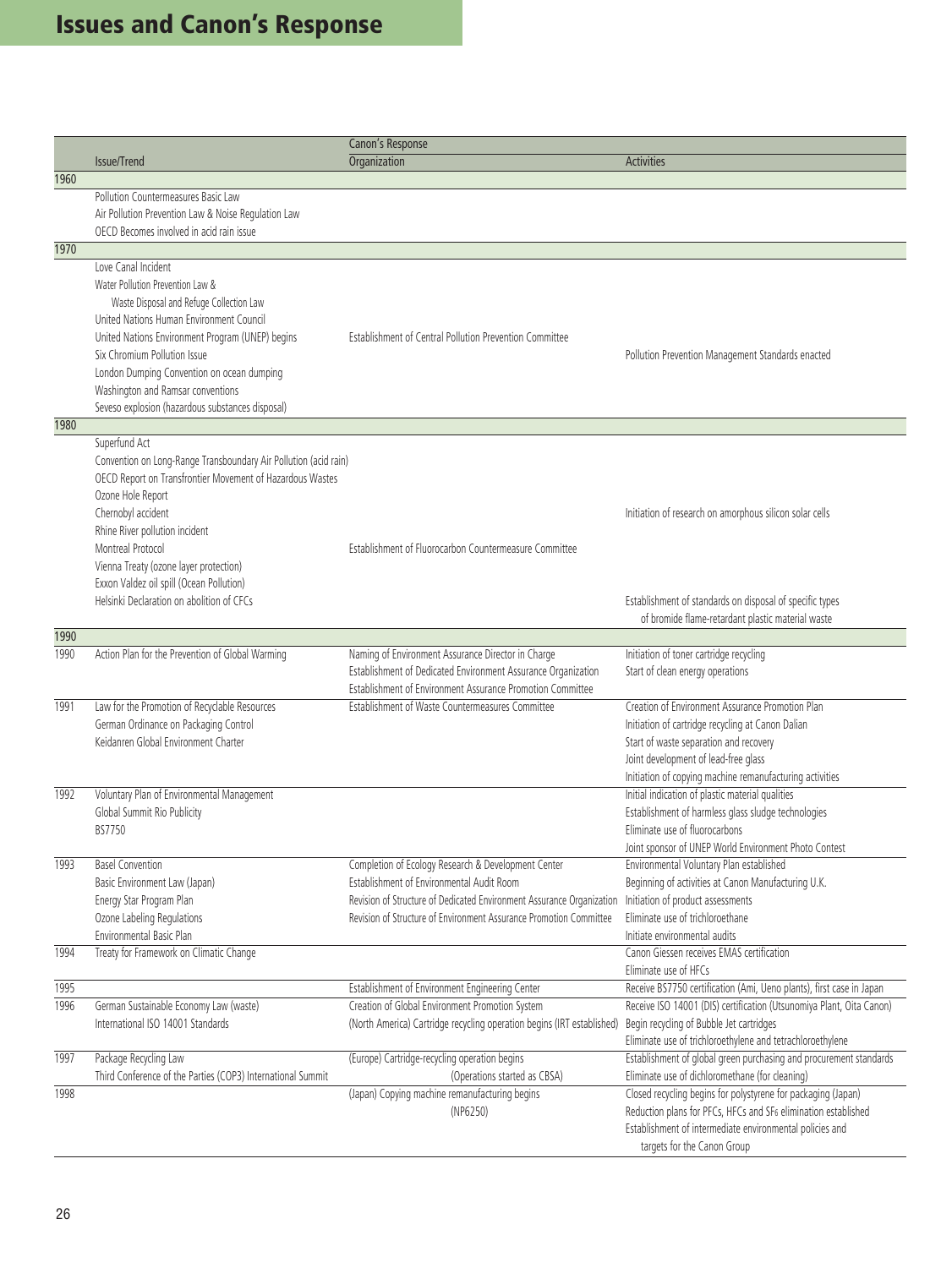# **Canon Environmental Report**

# **Questionnaire**

-<キリトリ線>

# **We Want to Hear from You**

This report is a compilation of environment-related data of Canon's operations in 1998. The next issue is scheduled for release in the year 2000, and we would very much like to hear from you to make it an environmental report of higher quality. Please let us know your opinions and suggestions regarding the report. We would very much like to reflect them in our next issue.

Please fax or mail us the form on the reserve side of this page. This form can also be found on the Canon Inc.'s Web site.

#### **Send to:**

Mail Environmental Planning Department Environmental Engineering Center Canon Inc. 30-2 Shimomaruko 3-chome, Ohta-ku, Tokyo 146-8501, Japan FAX +81-3-3757-6339

> Web site URL:http://www.canon.co.jp/ecology/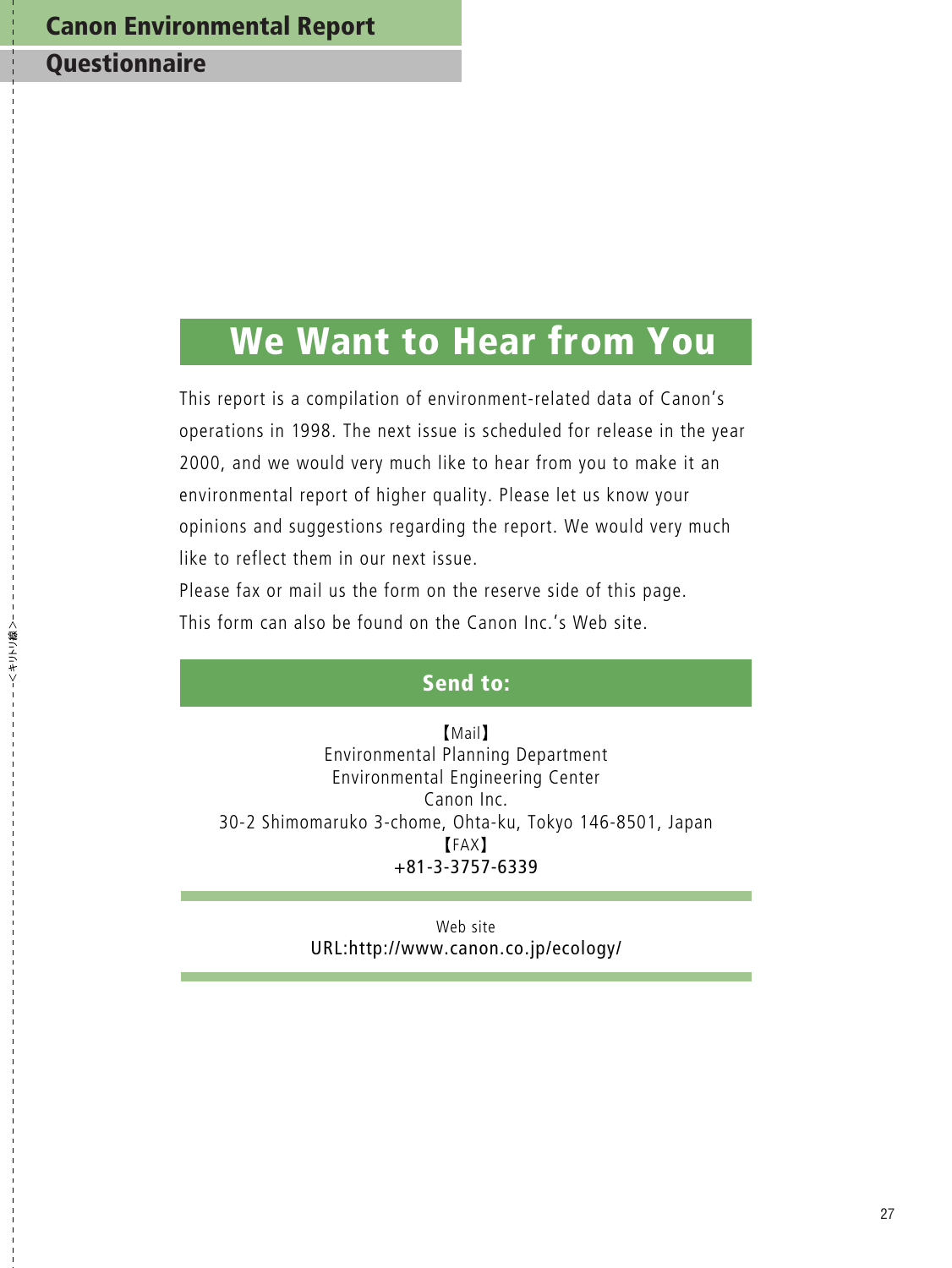# **Q1** What did you think of this report (please circle one)?

|                | Very easy                                                                                       | Easy                                                                                                                                  | Average                                               | <b>Difficult</b>                                                      | Very difficult  |
|----------------|-------------------------------------------------------------------------------------------------|---------------------------------------------------------------------------------------------------------------------------------------|-------------------------------------------------------|-----------------------------------------------------------------------|-----------------|
|                | Comments                                                                                        |                                                                                                                                       |                                                       |                                                                       |                 |
|                |                                                                                                 |                                                                                                                                       |                                                       |                                                                       |                 |
|                |                                                                                                 | 2. What did you think of the content?                                                                                                 |                                                       |                                                                       |                 |
|                | Very easy                                                                                       | Easy                                                                                                                                  | Average                                               | <b>Difficult</b>                                                      | Very difficult  |
|                | Comments                                                                                        |                                                                                                                                       |                                                       |                                                                       |                 |
|                |                                                                                                 | 3. What is your evaluation of Canon's environmental activities?                                                                       |                                                       |                                                                       |                 |
|                | Good                                                                                            | <b>Relatively good</b>                                                                                                                | Fair                                                  | <b>Relatively poor</b>                                                | Poor            |
|                | Comments                                                                                        |                                                                                                                                       |                                                       |                                                                       |                 |
|                |                                                                                                 |                                                                                                                                       |                                                       |                                                                       |                 |
|                |                                                                                                 | a. Sufficient information was provided                                                                                                |                                                       | b. Needs improvement (please specify)                                 |                 |
| Q2             |                                                                                                 | What would you expect from Canon regarding environmental issues?                                                                      |                                                       |                                                                       |                 |
| Q3<br>g. Press | a. Involved in finance/investment                                                               | Which of the following best describes you?<br>d. Resident near a Canon operational site<br>h. Environmental department of corporation | b. Ranking institute<br>e. Canon client/vendor        | c. Public administration<br>f. Environmental specialist<br>i. Student | j. Product user |
| Q4             | k. Other (please specify) (<br>a. Newspaper<br>e. Canon homepage<br>g. Other (please specify) ( | How did you learn about this publication?<br>b. Magazine                                                                              | c. Canon dealer<br>f. Environmental or other seminars | d. Canon salesperson                                                  |                 |
|                |                                                                                                 |                                                                                                                                       | Thank you for your cooperation                        |                                                                       |                 |
|                |                                                                                                 |                                                                                                                                       |                                                       | Age                                                                   |                 |
| Address        |                                                                                                 |                                                                                                                                       |                                                       |                                                                       |                 |